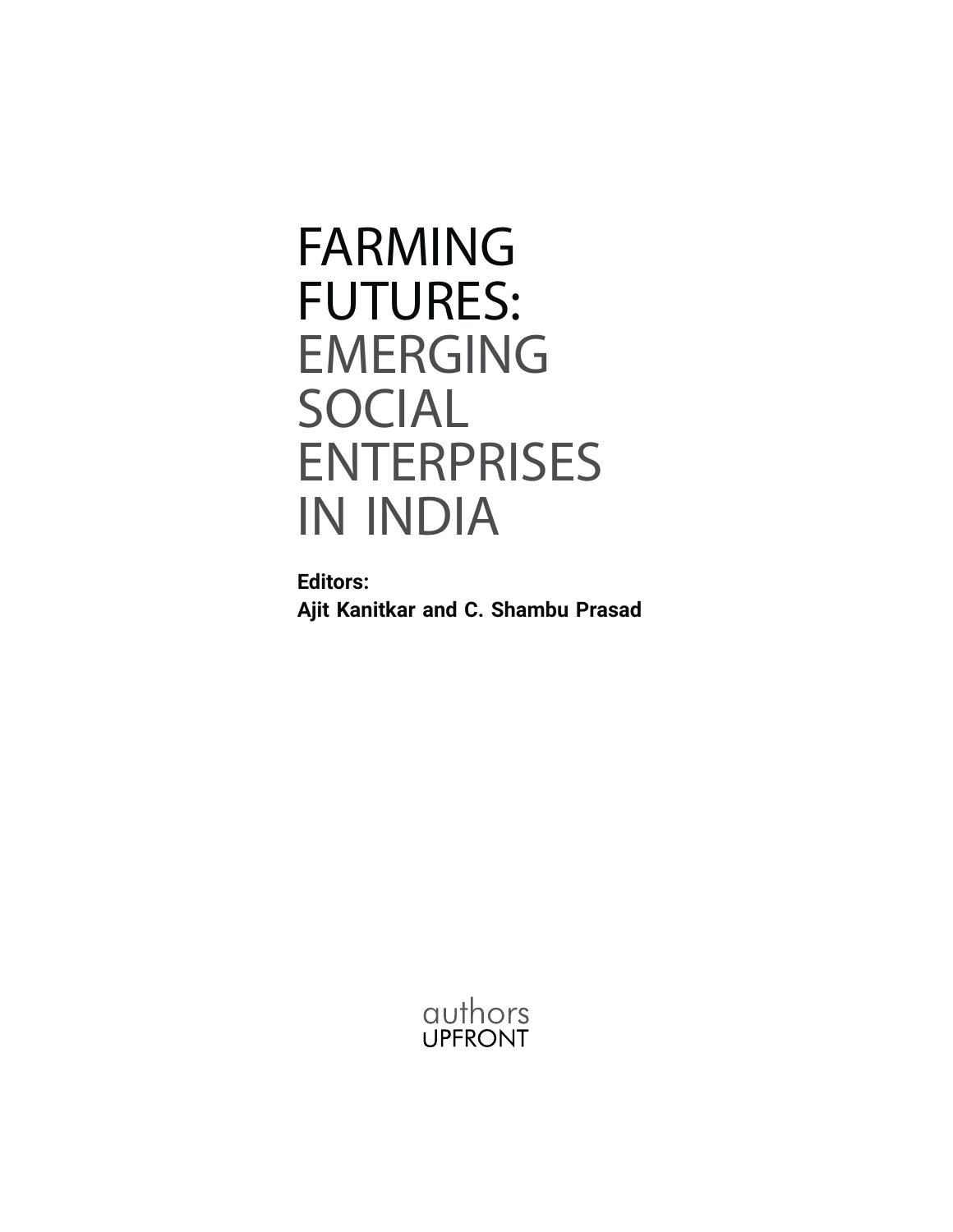First published in India in 2019 by: AuthorsUpFront Publishing Services Private Limited info@authorsupfront.com

Copyright © 2019 VikasAnvesh Foundation

Cover design: Neena Gupta Cover photo: Shutterstock Typeset by Ram Das Lal, New Delhi (NCR) Printed and bound at Saurabh Printers, Greater Noida, Uttar Pradesh

ISBN 978-93-87280-46-5

eBook available on Amazon Kindle

All rights reserved. No part of this publication may be reproduced, stored in a retrieval system, or transmitted, in any form or by any means, without the prior written permission of the AUTHOR, or as expressly permitted by law, or under terms agreed with the appropriate reprographic rights organizations.

This publication is a collective expression of the views of the researchers who have studied the social enterprises and the editors who have facilitated and commented on the research. The views and analyses put forward in each case study are solely for educational and research purpose. Whilst efforts have been made to ensure that the information contained in this publication is accurate to the best of our knowledge, VikasAnvesh Foundation and ISEED-IRMA do not assume any liability or responsibility for the outcome of any decision taken by any reader on the basis of this publication.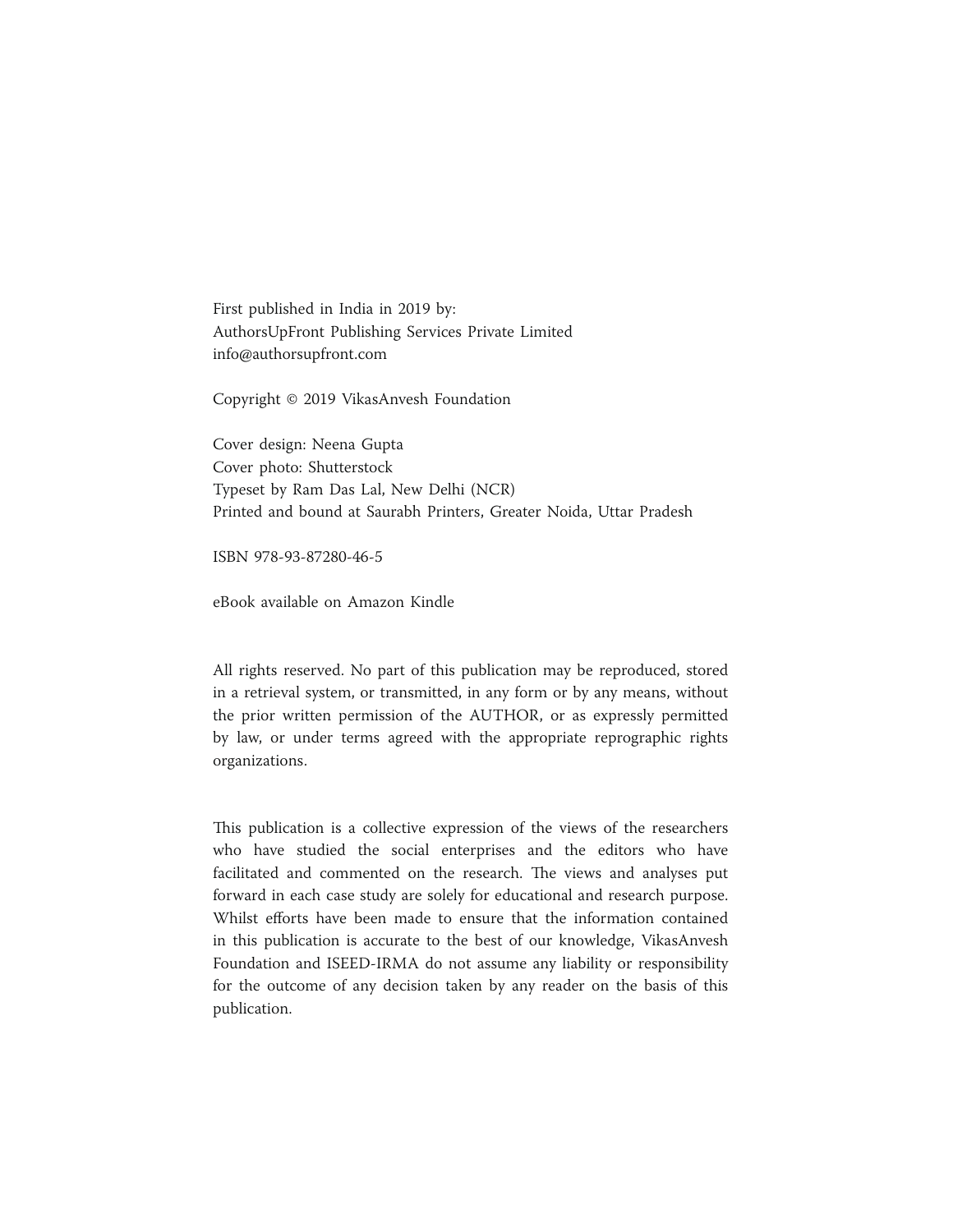## **Contents**

|     | Acknowledgements                                                                      |                                              | хi  |
|-----|---------------------------------------------------------------------------------------|----------------------------------------------|-----|
|     | <b>Setting the Context</b>                                                            |                                              |     |
| 1.  | Overview of Social Enterprises<br>and Social Entrepreneurs in<br>Agriculture in India | Ajit Kanitkar and<br>C. Shambu Prasad        | 3   |
| 2.  | Profiles of Social Enterprises<br>and Entrepreneurs Studied                           | Ajit Kanitkar and<br>C. Shambu Prasad        | 18  |
|     | <b>Case Studies</b>                                                                   |                                              |     |
| 3.  | Sugarcane Cultivation With<br>the Motto, 'More With Less'                             | Ajit Kanitkar and<br>Siva Muthuprakash K. M. | 31  |
| 4.  | Transforming the Millets<br>Value Chain in Anantapur                                  | C. Shambu Prasad                             | 54  |
| 5.  | Socially Embedding Businesses                                                         | Sundaresan C. S.                             | 96  |
| 6.  | Taking Micro-warehousing to<br>the Doorstep of the Farmer                             | Astad Pastakia                               | 125 |
| 7.  | Making Affordable, Simple,<br>and Reliable Irrigation<br>Controllers                  | Parthasarathy T.                             | 179 |
| 8.  | To Create a Reliable Farmer-<br>owned Indian Brand                                    | Siva Muthuprakash K. M.<br>and Ajit Kanitkar | 209 |
| 9.  | Journey From Seeds to Market                                                          | Phanipriya Nandula and<br>Sankar Datta       | 237 |
| 10. | Social Enterprise in a Socially<br>Complex Area                                       | Sankar Datta and<br>Phanipriya Nandula       | 265 |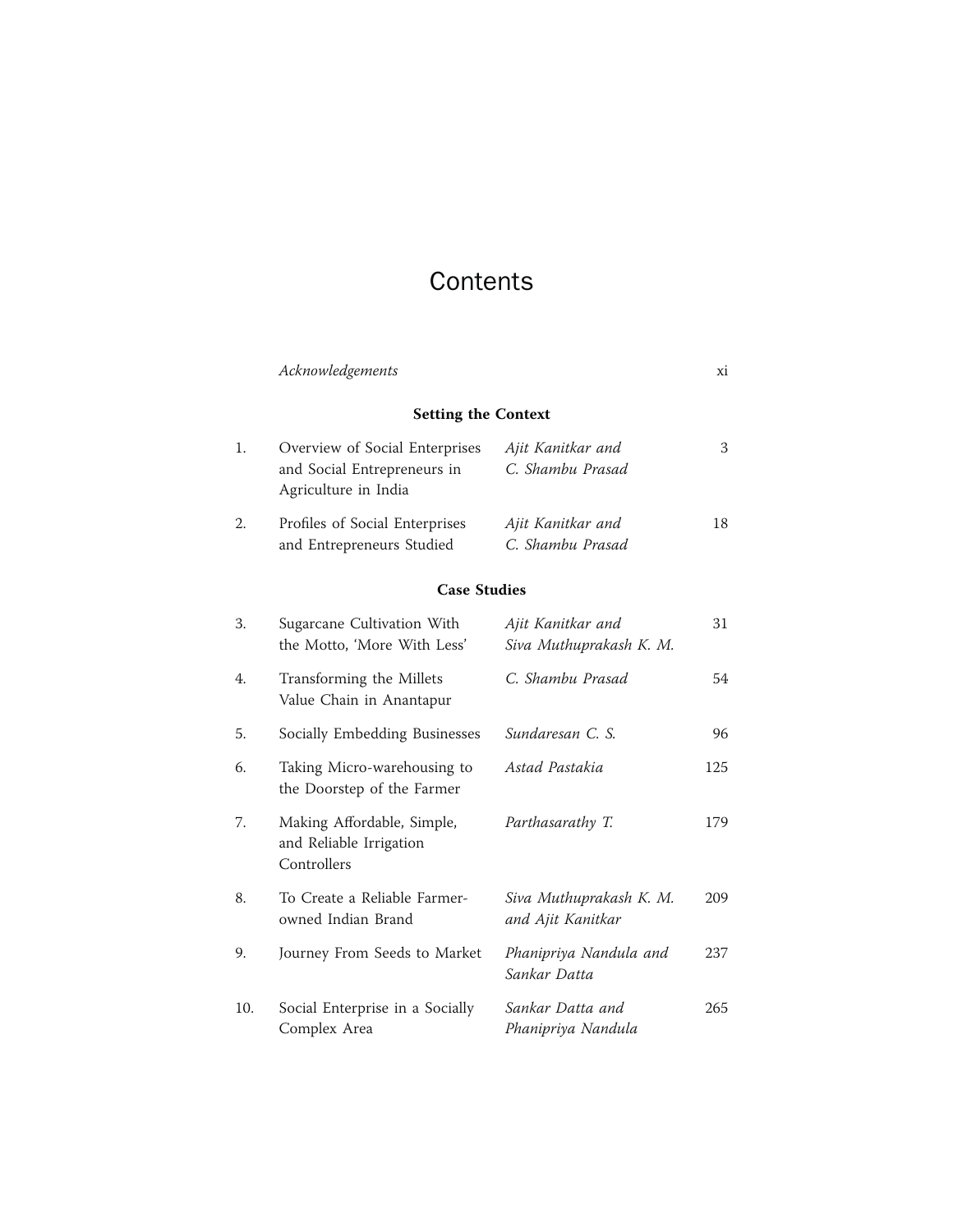| 11. | Marketing Agri-Produce to<br>Create Value for Farmers                               | Bharat Damani and<br>Siva Muthuprakash K. M. | 289 |
|-----|-------------------------------------------------------------------------------------|----------------------------------------------|-----|
| 12. | <b>Practising Conscious</b><br>Capitalism                                           | Tara Nair                                    | 312 |
| 13. | Linking Farmer Producers<br>and Urban Consumers for<br>Pesticide-free and Safe Food | R. K. Anil                                   | 340 |
| 14. | Simple, Innovative, and<br>Quality Machinery for Small<br>Farmers                   | Vanita Viswanath                             | 376 |
| 15. | Weather Advisory Services for<br>Multiple Stakeholders                              | Ashish Kulkarni                              | 398 |
| 16. | Building a Social Enterprise in<br>Assam                                            | Niraj U. Joshi                               | 425 |
| 17. | Honey for Consumers and<br>Honey Bees for Farmers                                   | Usha Ganesh                                  | 460 |
|     | <b>Learnings and Perspective</b>                                                    |                                              |     |
| 18. | Emerging Changemakers:<br>Insights from the Study of<br>Social Enterprises          | Ajit Kanitkar and<br>C. Shambu Prasad        | 495 |

*List of Contributors* 527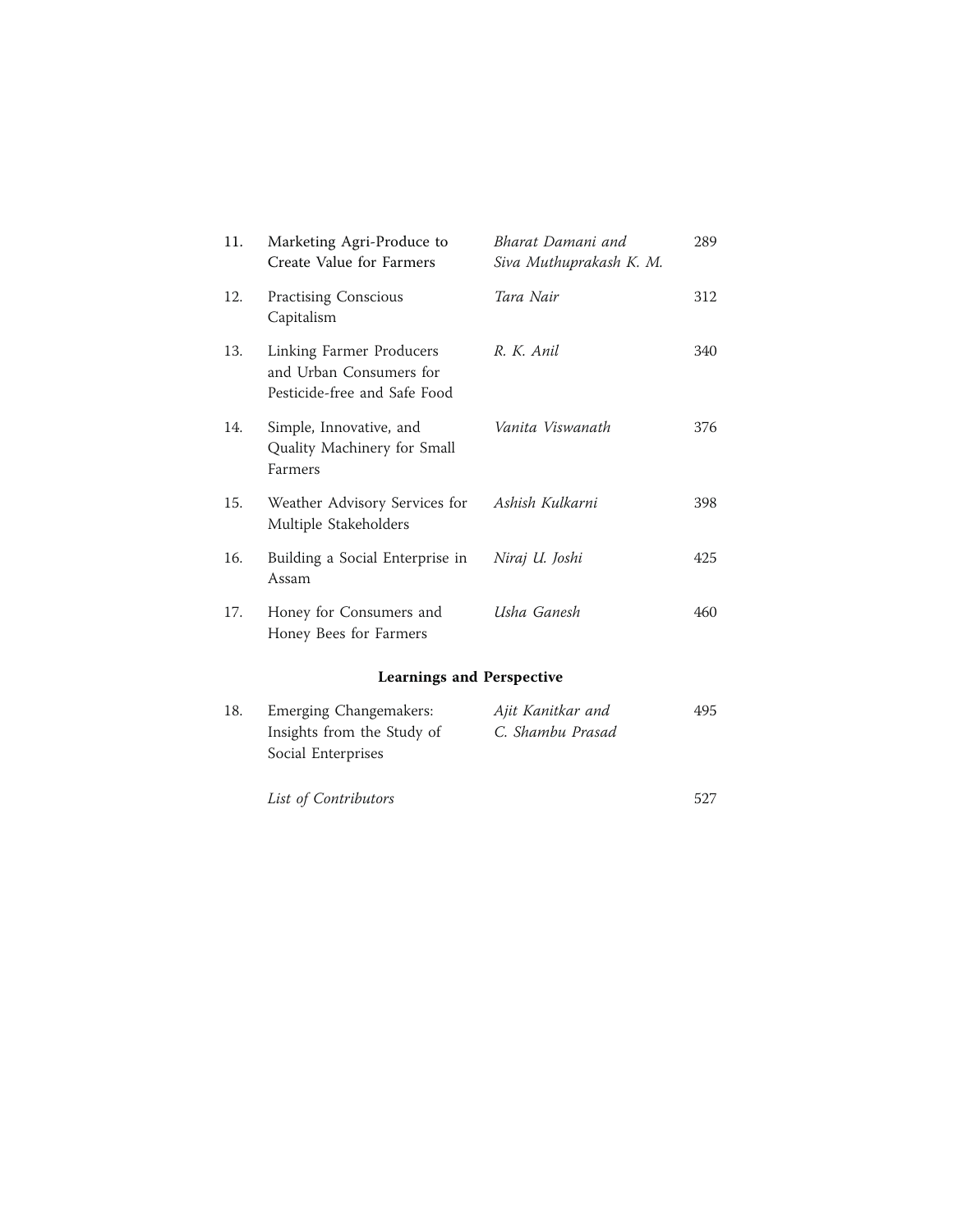### 3

## Sugarcane Cultivation With the<br>Motto. 'More With Less' Motto, 'More With Less'

#### AgSri Agricultural Services Private Limited

*Making 'More with Less' is possible in agriculture – the above catchphrase aptly sums up the work of AgSri. The Sustainable Sugar Initiative (SSI), designed and promoted by AgSri, is a new method of sugarcane cultivation which reduces use of seed cane, water, and fertilizers and increases productivity. The increased tonnage could be as high as 80 to 100 tonnes per acre; from 45 to 50 tonnes obtained under the existing practice of cultivation. SSI is beneficial to farmers on many counts; reduced input costs, savings in water consumption, improved productivity per acre, and hence higher price realization on sale of sugarcane. The point of departure of SSI is to plant month old plants raised in a nursery instead of the traditional method of planting cane. The core business of AgSri is to establish nurseries and raise samplings. AgSri is promoting SSI currently, with close to 3,000 farmers in Maharashtra, Karnataka, Telangana, and Uttar Pradesh in the loop. Its advisory work has also benefited farmers in Kenya in Africa. Deliberate efforts have been made by AgSri's promoters to publicize and demystify SSI technology for all interested farmers by making available all relevant literature, both in print and electronic format, for free viewing and practice through 'do it yourself' YouTube videos. This is a distinct feature of AgSri's enterprise idea. Dr Biksham Gujja (henceforth Dr Biksham) of Hyderabad, Telangana, researcher and*  scientist turned entrepreneur is behind this enterprise that began in 2010.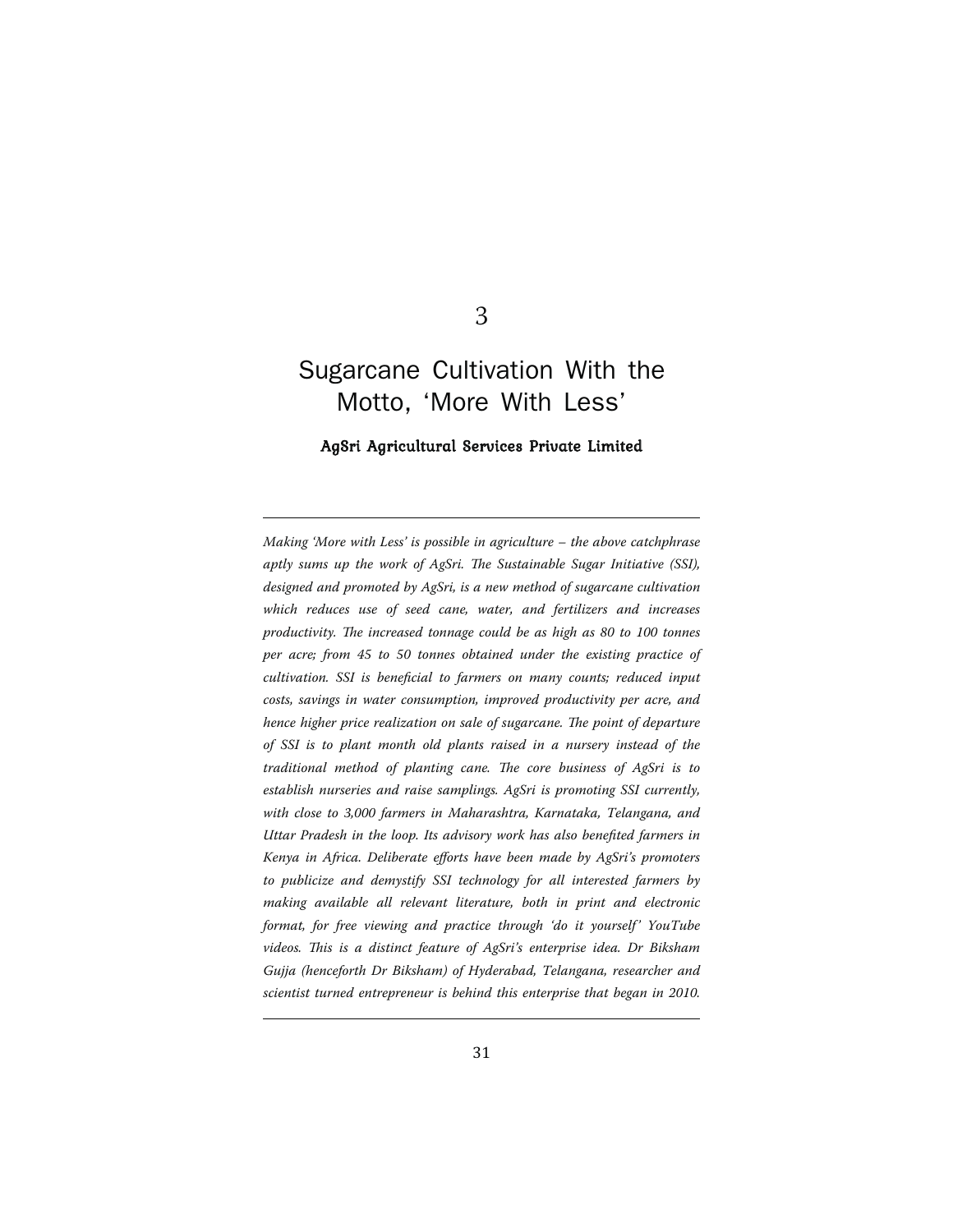#### **1. Formation of AgSri**

Dr Biksham, who started AgSri in 2010, brings varied experiences to his current work as an entrepreneur across a career spanning over three decades. A researcher and scientist, Dr Biksham completed his Ph.D. studies from Jawaharlal Nehru University (JNU) in 1984 and followed it up with a two-year post-doctoral programme at McGill University, Montreal, Canada. Upon his return he started out in the development sector in Hyderabad, in the then Andhra Pradesh (now Telangana), and was closely associated with the non-governmental organization (NGO) Deccan Development Society (DDS) from 1988 to 1992. Subsequently, in the period 1993 to 2010, he worked with World Wildlife Fund (WWF) and International Crops Research Institute for the Semi-Arid Tropics (ICRISAT). It was during his association with these two institutions that Dr Biksham began his work on sustainable agriculture, more precisely Sustainable Rice Intensification (SRI) as a methodology. Dr Biksham and the ICRISAT–WWF project played a key role in forging partnerships with multiple stakeholders including farmers, NGOs, agricultural scientists, universities in and outside India, and governments, both at the state and central level to create a momentum in first bringing awareness and later disseminating SRI principles and its adoption across the country. Based on the success of SRI, a similar principle and method was applied to sugarcane, and thus was born the Sustainable Sugar Initiative (SSI). Sensing opportunity, in 2010, Dr Biksham quit his job and established AgSri, with the objective of producing sugarcane seedlings and selling to farmers.

#### **2. Environmentally Efficient and Productive Sugar Economy**

According to information published on the website of the Vasantdada Sugar Institute (VSI) the Indian sugar industry is the second largest among the agri-based processing industries in India after the textile industry with a turnover of around  $\overline{\xi}30,000$  crore. The sugar industry has played a major role in initiating rural development in India. There are now more than 550 sugar factories across the country. More than 45 million sugarcane growers and their dependants count on the sugar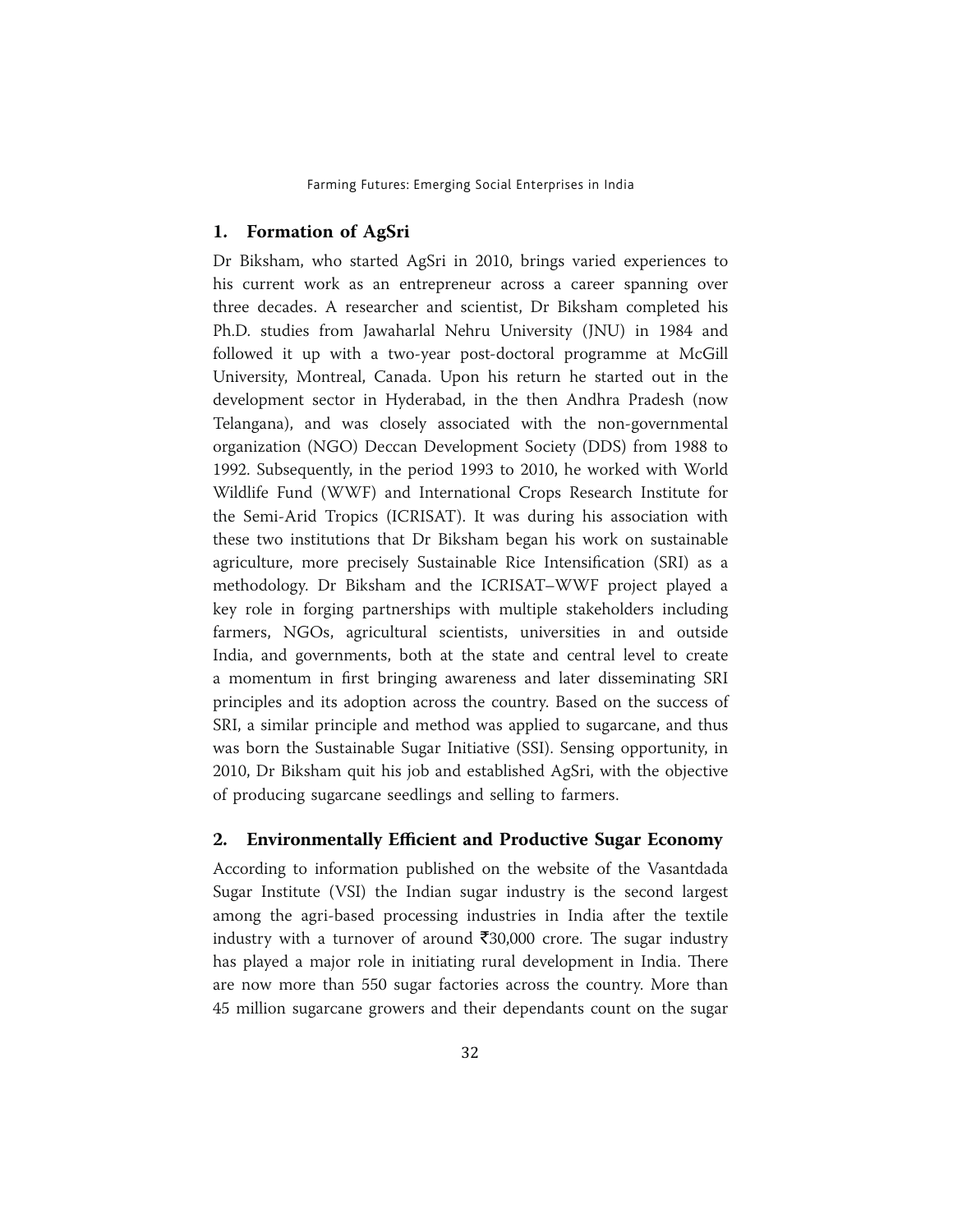industry, which is in itself the largest employer in rural areas, providing work for about 4 lakh people (VSI n.d.).

While sugar takes a place of prominence in Indian cuisine and is the second largest agri-processing industry, it needs to be noted that sugarcane is a water-guzzling crop and often blamed for creating disparity in villages with limited water availability. Even with the water crunch, the farmer still tends to grow sugarcane, rather than cultivate pulses, cereals, or vegetables. From sowing to harvesting, sugarcane takes anything between 12 to 18 months, depending on the varietal selection. With increasing water stress and decreasing water table, there is looming pressure on sugarcane production and farmers to reduce consumption of water and use it efficiently.

This is where AgSri seeks to intervene through SSI and address several economic and environmental problems. One of the key interventions of SSI is to replace traditional methods of sugarcane cultivation. SSI propagates planting of sugarcane bud grown in a nursery. While yield is often the focus of any new practice, SSI is acclaimed for a spectrum of benefits starting from significant reduction in volume of seed cane, breathing space for the main cropland, huge water savings, higher germination efficiency, use of effective germplasm material, to land availability for intercrops, family nutrition, and ease of crop management like drip irrigation, weeding, harvesting, etc.

Sugarcane is a vegetative crop and there is no seed. Conventionally, 3–5 tonnes of raw sugarcane is used to plant one acre of land. In spite of the high seed rate, the close planting limits the population of crops to 25,000 canes per acre with 8–10 tillers (shoots) per clump and 3–4 millable canes per clump. Very high density of clumps affects the penetration of sunlight and increases the competition for nutrients, leading to high mortality.

The SSI method is designed to use resources efficiently and produce similar or better yield than that of conventional practices. The key feature of SSI is the planting of seedlings raised in a nursery from single bud sugarcane chips rather than planting cane setts with several buds, and maintaining a wider space between the plants. The manual for SSI suggests six principles for a sustainable management prospect: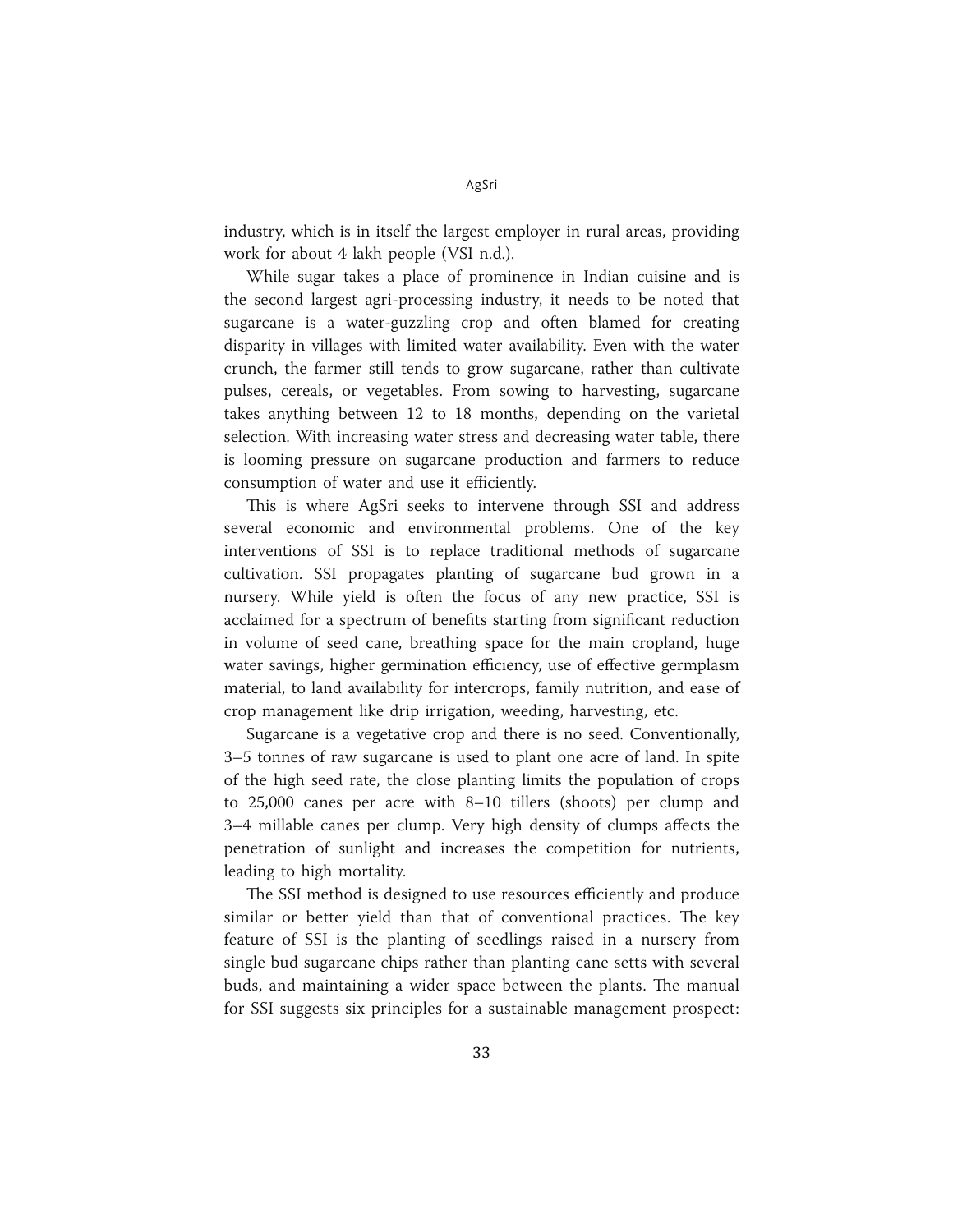- Raise plantlets in a nursery using single budded chips
- Transplant young seedlings (25–35 days old) to the main field
- Maintain wider spacing between the plants (5 feet between two rows and 2 feet within the column)
- Provide sufficient moisture but avoid inundation of water
- Encourage organic nutrient and plant protection measures
- Practice intercropping for effective utilization of land

*Figure 1* below illustrates the steps involved in SSI practices that include selection of healthy canes at appropriate age, chipping of buds, seed treatment to avoid infection, bud placement in cavity trays with coco-pith, watering and germination, transplantation of 25–35-day-old seedlings, planting with  $5\times2$  feet spacing, irrigation using drip technique, mulching, and intercropping. As in any new intervention, when farmers adopt a new package of practices they will need to give up existing practices of cultivation. Not just that, it also requires behavioural changes in terms of welcoming the changed practices.

#### **Figure 1: Cultivation under SSI – cane selection to standing crop**



#### **3. Business Potential While Serving the Social Cause**

There are several economic advantages of switching over to the SSI method of planting sugarcane *Table 1* shows two scenarios, the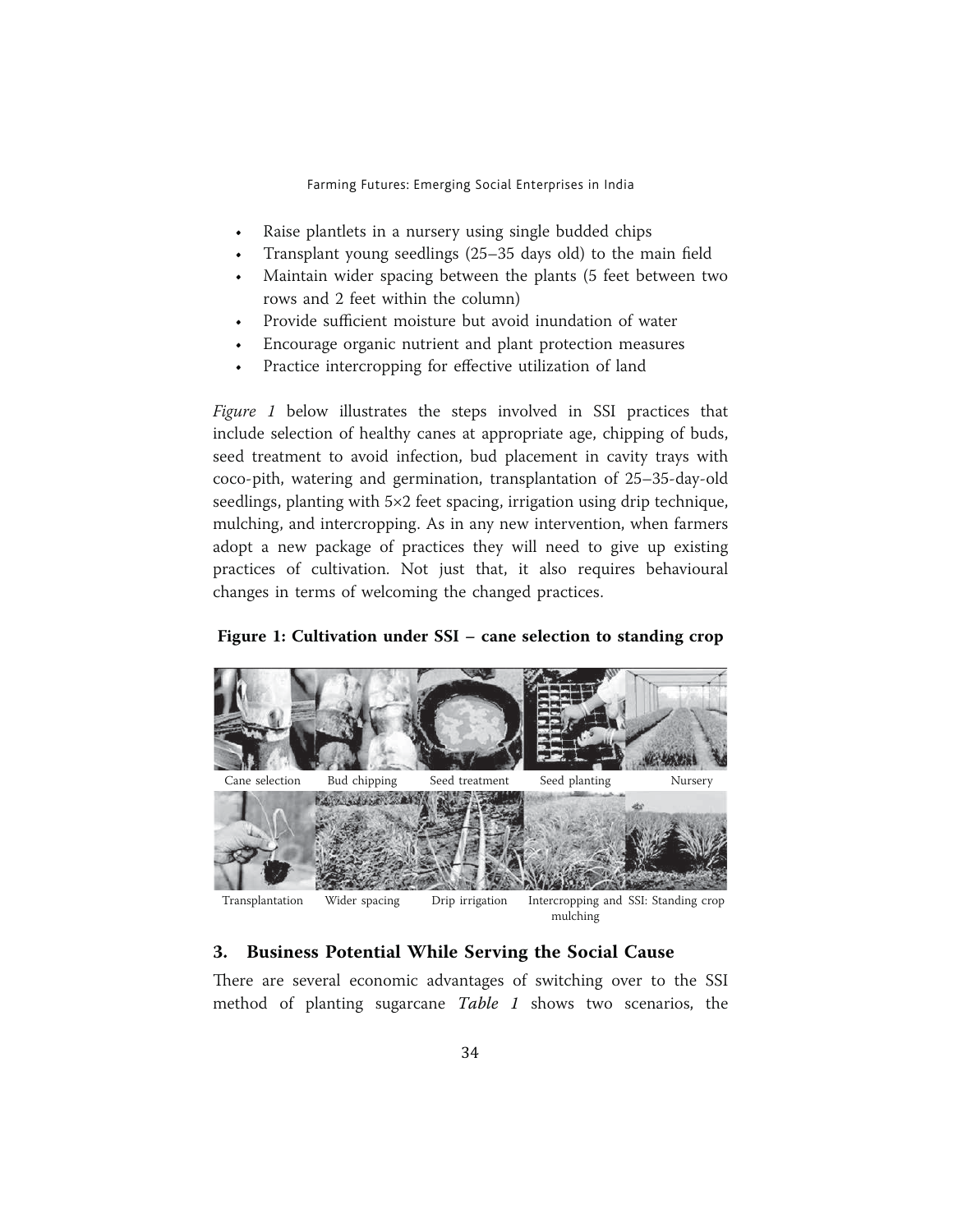conventional method and the one with SSI practices, with associated costs. Under the traditional method of cultivation, in the first month of sugarcane growth, farmers use about 25 per cent of water to irrigate the plant beds and germinate the seed. Under SSI this (wasteful) use of water is completely avoided. Also, under the traditional method, sugarcane is buried and hence is a clear loss to the farmer. Under SSI, the sugarcane (minus the bud chipped for nursery) is used to make jaggery (*gur*) and reduce loss of 'buried' sugarcane.

| S1<br>No.      | <b>Particulars</b>                                                                     | Conventional<br>practices | <b>SSI</b> recommended<br>package of<br>practices |
|----------------|----------------------------------------------------------------------------------------|---------------------------|---------------------------------------------------|
| 1              | Seeds requirement (per acre)                                                           | 3 to 4 tonnes             | 4,500 seedlings                                   |
| $\overline{2}$ | Cost of seeds/SSI seedlings in<br>nursery                                              | ₹7,500-10,000             | ₹12,400                                           |
| 3              | Average water requirement<br>per acre (cubic metres)                                   | 9,000                     | $6,000 - 7,200$                                   |
| 4              | Productivity per acre                                                                  | $35-40$ tonnes            | $50-60$ tonnes                                    |
| 5              | Gross income at $\overline{\xi}/\text{acre}$<br>(sugarcane price: ₹2,500 per<br>tonne) | ₹87,500-1 lakh            | $\bar{5}1.25 - 1.5$ lakh                          |

**Table 1: The traditional and SSI sugarcane cultivation compared**

*Source*: Discussions with AgSri staff during field interactions

In addition to these obvious savings on seed and water, there are two significant benefits accruing from SSI in terms of productivity enhancement – first is the 100 per cent or near 100 per cent germination of sugarcane seeds; second, the productivity gain accrued as a result of the spacing advocated under SSI method. As per the recommended practice, spacing of  $5\times2$  feet is maintained in rows and columns while planting, thereby allowing the sugarcane stalks to absorb more water at the roots and sunshine from above, which leads to healthier overall growth. Each plant grows at least 30 to 40 tillers (shoots) and thereby there is an overall productivity enhancement.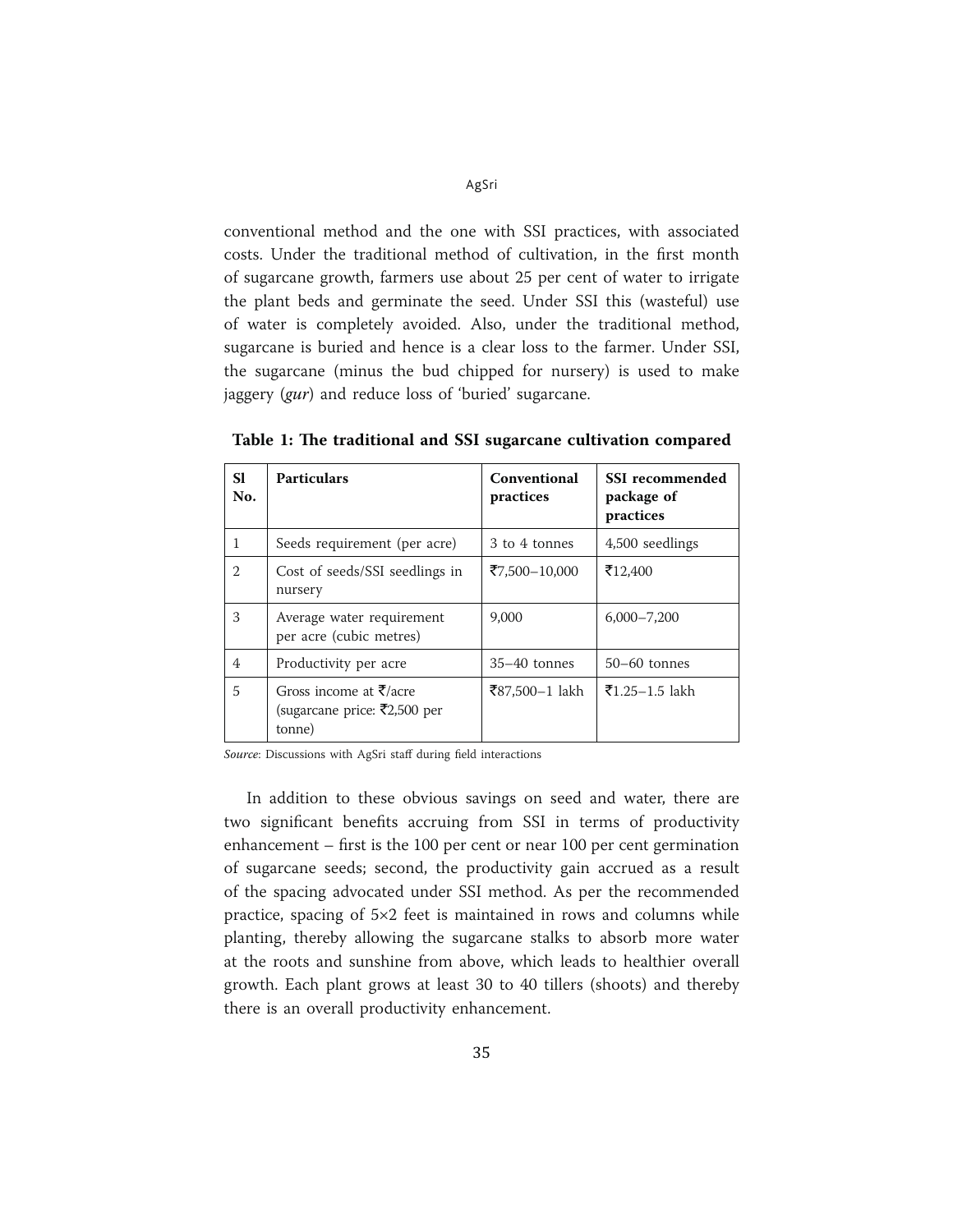There are several possibilities for a farmer to switch over from the traditional to SSI method. One of the easiest is to have their own nursery plot and then transplant the month-old plant to their own field. This is easier said than done. AgSri intervenes as a business and provides nursery-raised plants to the farmers at a cost, saving them the labour of raising their own plants.



Manual operations in preparing nursery of sugarcane plants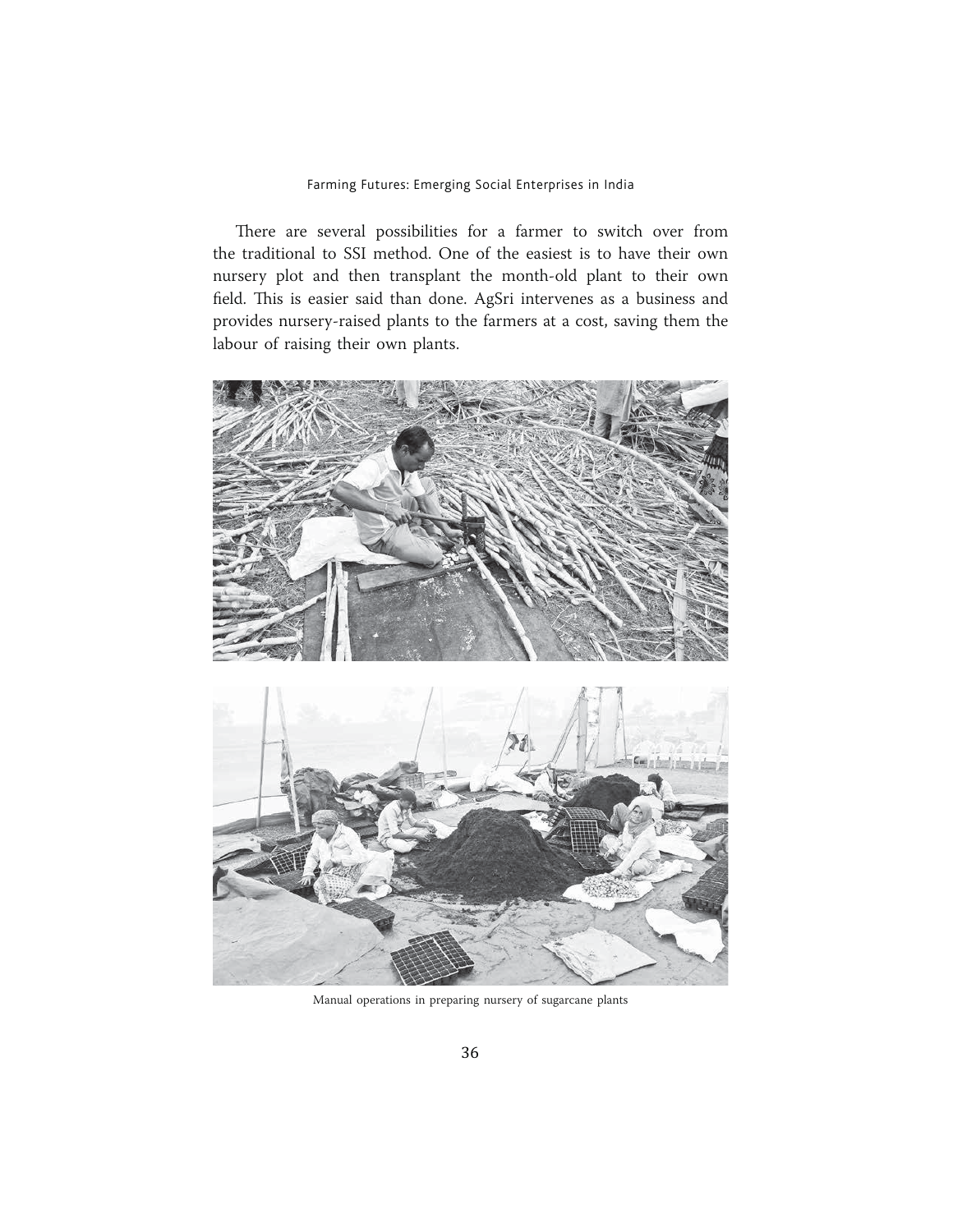## AgSri

#### **4. Customers – Sugarcane Farmers and Industry**

Sugarcane farmers and their organizations are the most important customer base of AgSri. The social enterprise began its operations offering consultancy services to a private sugar company in Uttar Pradesh that had a turnkey contract in the state. At the end of the contract, the company decided to set up its own nursery production facility. After Uttar Pradesh, AgSri's operations expanded to other states starting with Solapur in Maharashtra and Medak (now Sangareddy) in Andhra Pradesh (now Telangana) in 2012. A new location of Ahmednagar in Maharashtra got added in 2015. In the subsequent years, its work expanded to Mandrup (Solapur), Maharashtra (2016) and Belgaum, Karnataka in 2016.

AgSri's own seedling and production facilities started operations in 2013–14 in Maharashtra and Karnataka; the company continues to have a stable and strengthening relationship with a few cooperatives. Cumulatively, it has reached close to 3,000 farmers so far. *Table 2* details the company's expanding base across four Indian states. The number of farmers has seen some fluctuation depending on market demand. Wherever the company has taken upon advisory services in (and outside the) country, the numbers of farmers have increased.

|                                                  | $2010 - 11$                                                                                                                                       | $2013 - 14$                                                              | $2017 - 18$                                                                                            |
|--------------------------------------------------|---------------------------------------------------------------------------------------------------------------------------------------------------|--------------------------------------------------------------------------|--------------------------------------------------------------------------------------------------------|
| <b>Major activities</b>                          | <b>SSI</b> consulting                                                                                                                             | <b>SSI</b> seedling<br>production and<br>sales                           | <b>SSI</b> seedling<br>production and<br>sales                                                         |
| Outreach states<br>names, districts<br>name etc. | Uttar Pradesh:<br>Muzaffarnagar,<br>Saharanpur,<br>Khushinagar,<br>Amroha.<br>Rampur,<br>Moradabad,<br>Bulandshahr<br>Maharashtra:<br>Latur, Beed | Telangana:<br>Medak (now<br>Sangareddy)<br>Maharashtra:<br>Beed, Solapur | Telangana:<br>Sangareddy<br>Maharashtra:<br>Solapur,<br>Ahmednagar<br>Karnataka:<br>Belgaum,<br>Mysore |

**Table 2: Expanding operations of AgSri (2010–18)**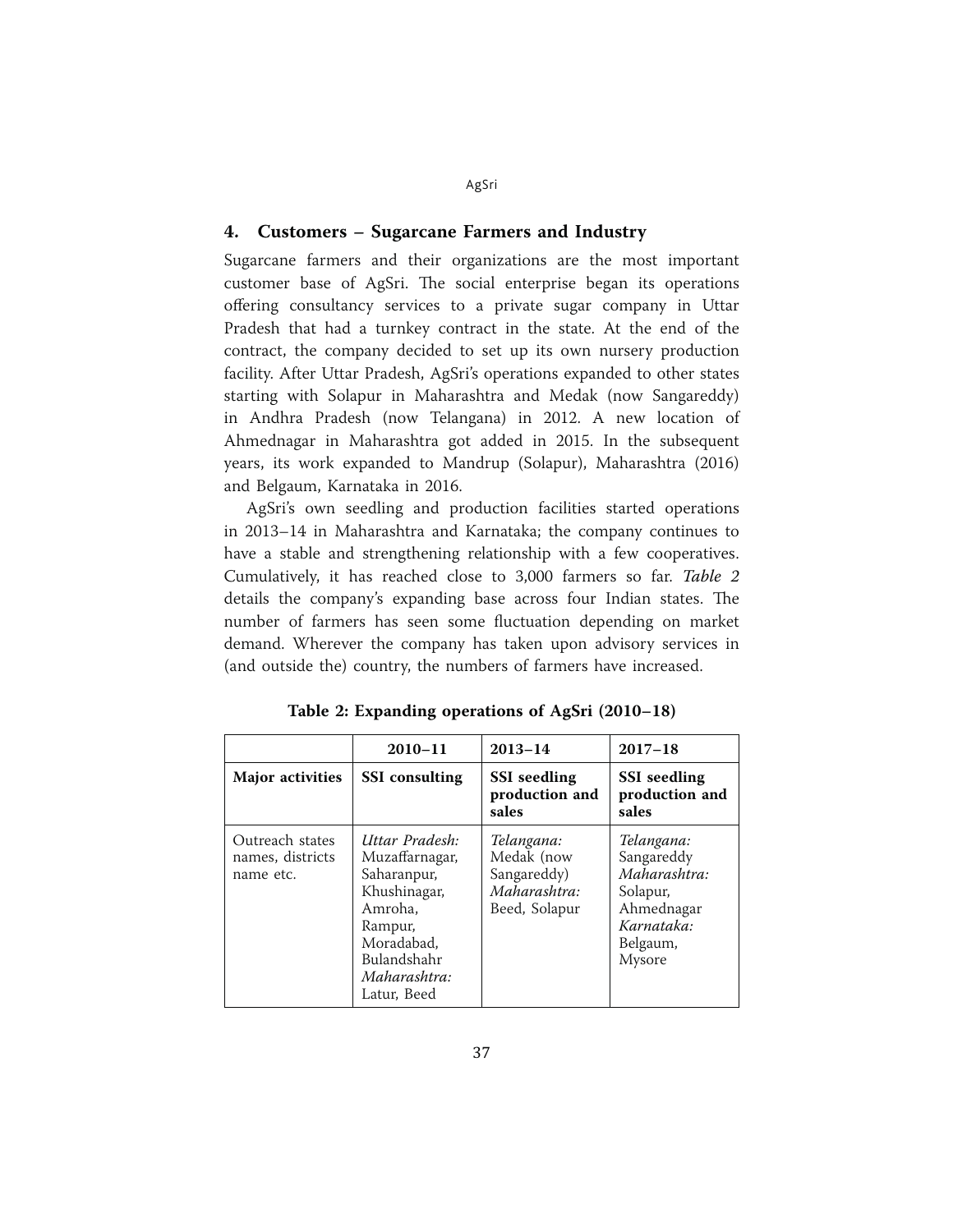|                                                                                      | $2010 - 11$           | $2013 - 14$                                                               | $2017 - 18$                                                                                            |
|--------------------------------------------------------------------------------------|-----------------------|---------------------------------------------------------------------------|--------------------------------------------------------------------------------------------------------|
| <b>Major activities</b>                                                              | <b>SSI</b> consulting | SSI seedling<br>production and<br>sales                                   | SSI seedling<br>production and<br>sales                                                                |
| Outreach<br>number of<br>beneficiary<br>farmers direct<br>and indirect<br>separately | 2,500 farmers         | 460 farmers                                                               | 1,300 farmers                                                                                          |
| <b>Branches</b>                                                                      |                       | Telangana:<br>Sangareddy<br>Maharashtra:<br>Beed (now<br>closed), Solapur | Telangana:<br>Sangareddy<br>Maharashtra:<br>Solapur,<br>Ahmednagar<br>Karnataka:<br>Belgaum,<br>Mysore |

Farming Futures: Emerging Social Enterprises in India

*Source*: AgSri records shared during researchers' visit

#### **4.1 Business details**

*Table 3* shows the performance of the company over a six-year period beginning 2010–11. The break even for the product on cost of production versus sale price was achieved from the third year, post the 2013–14 start of operations. However the company also suffered some financial losses due to damage of saplings as a result of adverse climatic conditions and crop losses at the end of season due to non-lifting by farmers and poor rainfall year in 2014 (that continued till 2016).

**Table 3: Performance of AgSri (2010–11 to 2017–18)**

|                              | $2010-11$ (in ₹) | 2013–14 (in $\bar{z}$ ) | $2017 - 18$ (in $\overline{z}$ ) |
|------------------------------|------------------|-------------------------|----------------------------------|
| Gross/sales income           | 1,00,54,892      | 1,17,27,832             | 2,70,26,986                      |
| Grants                       | 54,49,918        | Nil                     | 10,00,000                        |
| Expense on human<br>resource | 48,50,210        | 47,29,528               | 68,03,995                        |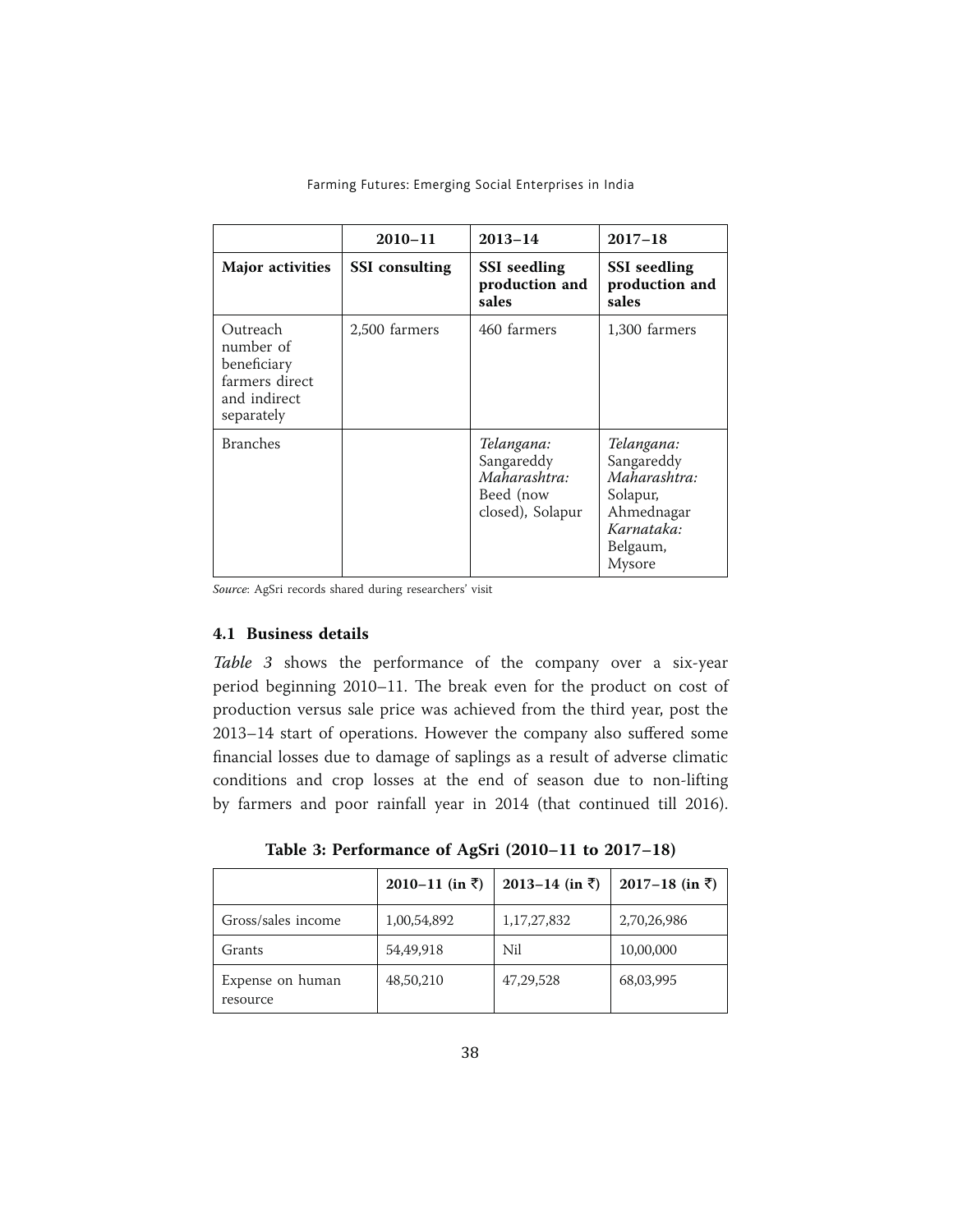|                                        | $2010-11$ (in ₹) | 2013–14 (in ₹) | $2017-18$ (in ₹) |
|----------------------------------------|------------------|----------------|------------------|
| Expense on marketing                   | 16,54,500        | Nil            | Nil              |
| Net income/(loss)                      | 9,72,299         | 1,33,43,642    | 40,24,204        |
| Dividend declared (if<br>any in $\%$ ) | Nil              | Nil            | Nil              |

*Source*: Information shared by AgSri on email in September 2018

As seen from *Table 3*, in addition to selling over 40 lakh of nursery plants (each costing between  $\bar{\mathfrak{Z}}2.50-3$  on an average) to farmers in financial year 2017–18, another significant revenue stream for the company is income from consultancy services. The consultancy services are provided to both Indian and international sugar sector organizations including work that AgSri has done in Kenya and other African countries.

Presently, Dr Biksham leads AgSri as CEO with 16 persons directly employed by the organization and two professionals hired as technical consultants. In the nurseries, close to 60 women find employment opportunities. Women from neighbouring villages are offered jobs to fill plastic trays, water nursery plants, and so on. AgSri was approached by a few machinery suppliers who offered to mechanize the entire process, saving on costs and increasing efficiency. AgSri refused that offer and instead continued with the manual operations. The photographs in the text illustrate the nature of manual operations. Its work is in four states with the head office located in Hyderabad.

The scale of operations of AgSri's activities is directly dependent on the availability of working capital. As explained to the research team during the field visit, the entire operations are quite labour intensive. Depending on the interest shown by customers, AgSri can plan and implement activities for expansion of its work at new sites. A new site requires capital expenditure, mainly for construction of a nursery shed. The working capital is for material procurement, labour deployment, and time needed to raise the nursery, a month for every batch. In addition, there is a lag in the payment cycle and typically the customer does not pay any advance for the nursery plants. Dr Biksham shared his challenges:

AgSri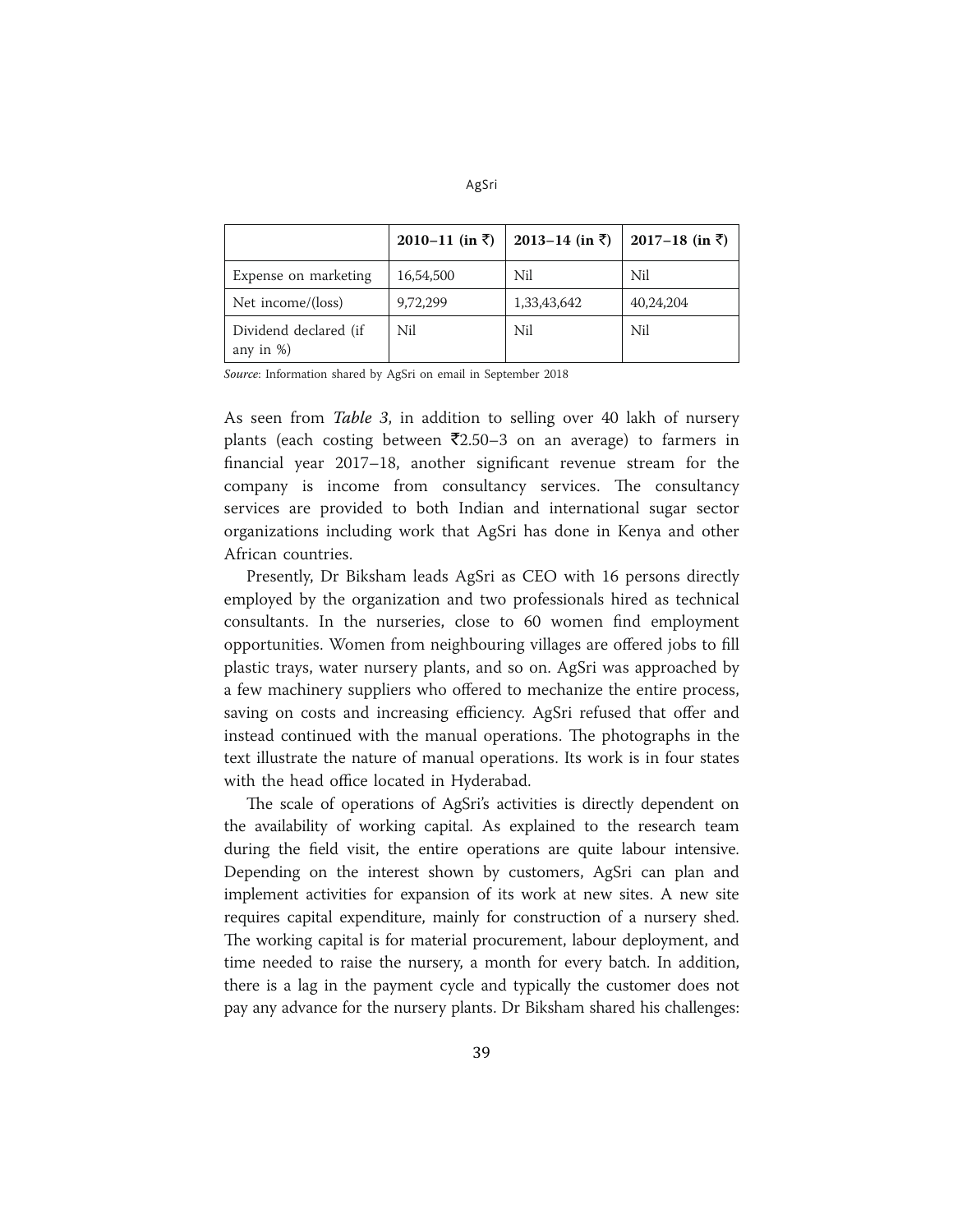Currently we are at a stage where we need working capital of at least  $\overline{5}5$  crore to expand our operations. I need at least 10 to 15 persons for my marketing efforts. I am not recruiting them because of constraints on finance. We have approached some non-banking finance companies (NBFCs) offering agricultural loan products but their interest rates (of 18–22 per cent) are too steep for us to afford.

#### **5. A Sugar Cooperative in Maharashtra**

Maharashtra has the largest number of sugar factories in the country, mostly organized as cooperatives. They have a long history of socioeconomic interventions beginning as early as the 1950s and 1960s with stalwarts such as Padmashri Vikhe Patil of Pravaranagar in Maharashtra, Dr Dhananjayrao Gadgil of Pune, and later many social and political leaders. These cooperatives were the engines of economic growth in many rural parts of western Maharashtra. However, this scenario has changed rapidly in the last fifteen years as a result of the political economy of the sugar sector as also other conditions. Many of the well-established cooperatives of the 1970s and 1980s have become 'sick' (unprofitable). Some of the 'sick' cooperatives are then auctioned and taken over by private sector businesses who turn them around into profitable enterprises. The business remains the same while a new management is put at the helm. In the neighbouring states of Karnataka and Telangana too, there are a few sugar cooperatives. In the northern parts of the country, there are not many cooperatives but factories run by the private sector. All these are potential customers for the AgSri product of nursery plants.

However, getting entry into a sugar cooperative is easier said than done. In addition to the economic logic, many of these organizations are extremely 'politicized' and run on patronage with high (financial) concentration of power in the hands of board members – in fact, just the chairman and a few influential actors. The sugar cooperatives are also an active space for political action, especially in Maharashtra. AgSri had to work hard to gain acceptance from the leadership of some of the sugar cooperatives before it could begin to transact business with them.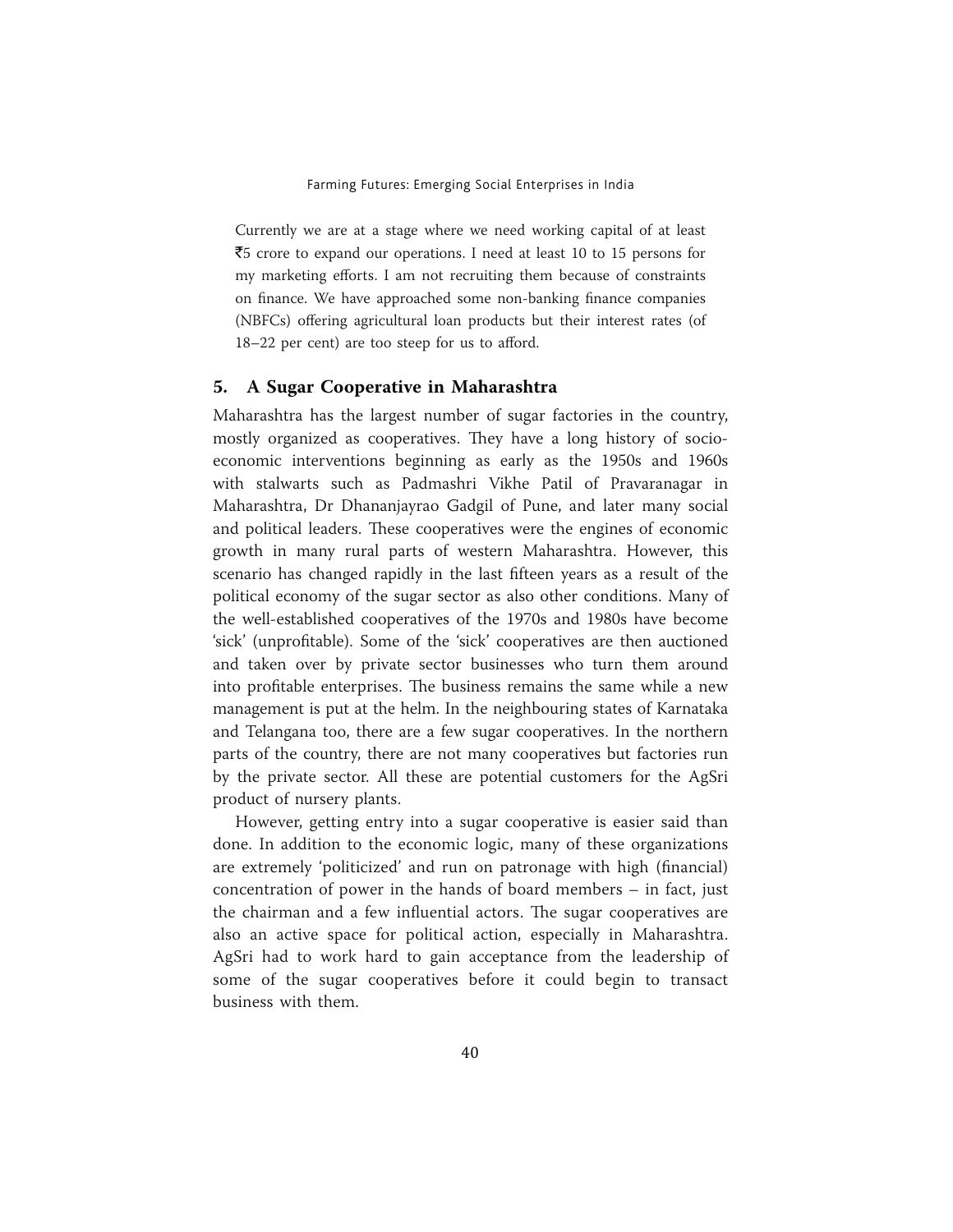#### **5.1 Sri Siddheshwar Sahkari Sakhar Karkhana Limited, Solapur**

Sri Siddheshwar Sahkari Sakhar Karkhana Limited, Kumthe, Solapur (SSSSKL) is one of the long-term customers of AgSri. The sugar cooperative was promoted by late Shri Dharamraj Kadadi, a prominent social worker in the 1970s in Solapur district of Maharashtra. The cooperative sugar factory has more than 25,000 shareholder-members. The factory is located just outside the city of Solapur in southeast Maharashtra. SSSSKL has a plant capacity of 7,500 tonnes (crushing capacity) of sugarcane per day. The adoption of AgSri-promoted SSI technology by the cooperative is of significant strategic importance, given the geography and agri-climatic location of Solapur, one of the most drought-prone regions of Maharashtra.

In collaboration with the factory, AgSri is in the process of setting up a nursery within the premises of SSSSKL. In addition to this, it has taken on lease a plot of land and set up a full-fledged nursery in Mandrup, a village about 25 km from Solapur. AgSri has made an investment of approximately  $\bar{z}$ 16 lakh in the nursery. The nursery has the capacity to produce six to ten batches, each with about 4 lakh nursery plants at a time, that can cater to the requirement of its farmer members. AgSri, through this nursery, solely services the members of the cooperative factory. On the basis of the indents raised by the cooperative, farmers are given nursery plants. The cooperative ensures that it makes the payments on behalf of its members. In addition, AgSri also has a sale counter for non-member farmers who are sugarcane cultivators; they buy it on cash from the retail counter.

During the course of our case-study research, we met Vijay Kumar Sarur. Vijay Kumar is a cane development officer of SSSSKL. In a sugar cooperative factory, a cane development officer is a key person since his office has record of all farmers, their plantation schedule, varieties that each farmer has planted, and therefore exact window of days when sugarcane is ready for harvesting. All these inputs are critical to run the boiler and the factory. Once the cane crushing season begins, the factory equipment has to run day and night, without any break resulting from non-availability of sugarcane, the most important input.

AgSri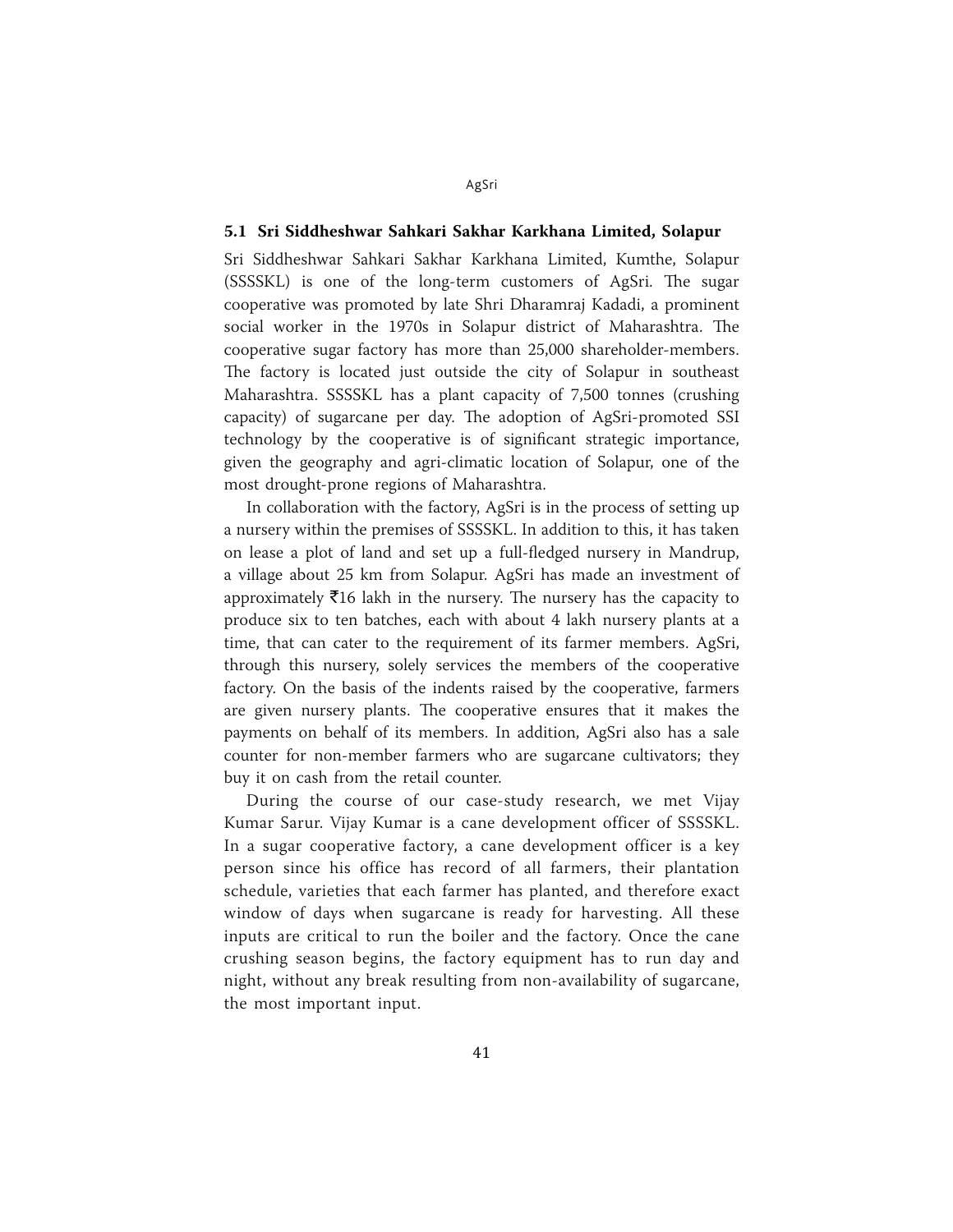Vijay Kumar explained how SSSSKL introduced SSI in their work area:

We met Dr Biksham in 2011 in Coimbatore during a training programme. He along with Prof. Rajendra Prasad of that institute (VSI, the Vasantdada Sugar Institute) educated us about the benefits of AgSri technology. It was not really new to us who are in the field. There were similar technologies that were propagated by VSI, an apex research and policy institution of all sugarcane cooperatives in Maharashtra located at Manjri near Pune. The method was cutting the full bud in a ring form (and not slicing just the bud). This method was also known as *Ek Dola* method (one eye method). Only a few farmers in Kolhapur region were practising this method but it was not taken up by everyone.

#### **5.2 Convincing politicians and administrators of SSI's efficacy**

Vijay Kumar explained the vast potential of SSI and immense benefits it can provide, not just to farmers but to society at large, if the water saving is costed. He explained:

In Solapur district alone, there are 33 sugar factories, 11 of which are privately owned. Each factory on an average, per day, has capacity to crush 5,000 tonnes of sugarcane. We are not touching 5 per cent of our membership. If all of our members and those of neighbouring factories switch to this technology, there will be huge water saving. The irony of our district is that the first dryland research institute in India was established in Solapur way back by the British government. Ours is the most vulnerable district in terms of drought and possible water scarcity. Yet, our district has highest acreage for sugarcane and records highest crushing volume of sugarcane next to Ahmednagar and Kolhapur districts. If only we can motivate our farmers, but unfortunately they are slow to respond.

In spite of apprehensions of some farmers in the beginning, with active support from the Chairman of SSSSKL, the cooperative went ahead in introducing SSI technology to its members. In three years, beginning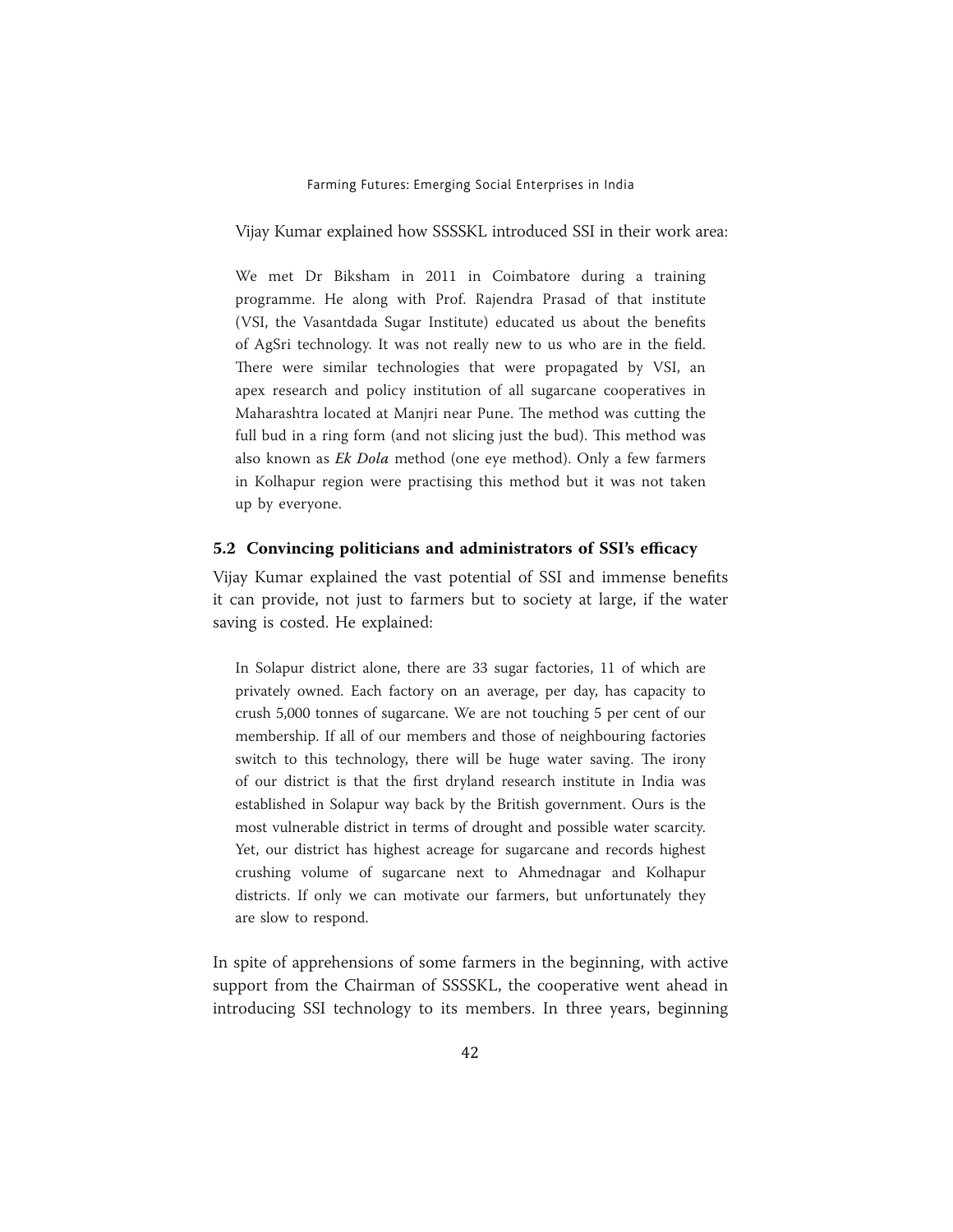with 410 farmers buying nursery plants, in 2018 the demand had gone up to 720 farmers.

The political economy of sugarcane is quite complex, especially in the state of Maharashtra where the sugarcane cooperatives have been a nursery of leadership training for aspiring politicians of all parties for many years. The sugarcane economy occupies a central place in the overall rural society in large parts of western and central Maharashtra. Dr Biksham shared many experiences of interacting with politicians from various parties including those occupying influential positions in both Government and the Opposition. Somehow, at the end of all these interactions with those in the corridors of power, there were not many breakthroughs.

The SSSSKL management got interested only after their Chairman heard the AgSri team and invited them to work with the cooperative. One of the staff members of AgSri mentioned that even the price for each plant, whether it is to be  $\bar{z}3$ ,  $\bar{z}2.85$ ,  $\bar{z}2.65$ , or a figure at a further discount has to be approved at the highest level, the board. The board likes to keep a close oversight on all financial deals that happen in the sugar cooperative.

Interactions with government functionaries has also been longdrawn and futile. In spite of herculean efforts, AgSri has been unable to penetrate the deeply entrenched belief in the existing sugarcane growing practices among the current leadership in the sugar cooperatives in the state. SSSSKL is a notable exception.

#### **5.3 Experience of a farmer**

During our Solapur visit, we met a farmer who has been practising SSI for more than three years. He is a member of the local sugar cooperative factory too. He has planted his sugarcane field with even larger spacing  $(7.5\times3$  feet) and reported 100 tonnes of sugarcane harvest per acre; this compared to 35–40 tonnes of output via the conventional method. The same farmer has also availed of a Government of Maharashtra scheme for installing drip irrigation facilities. Thus, both on the input and output front, he has benefited significantly.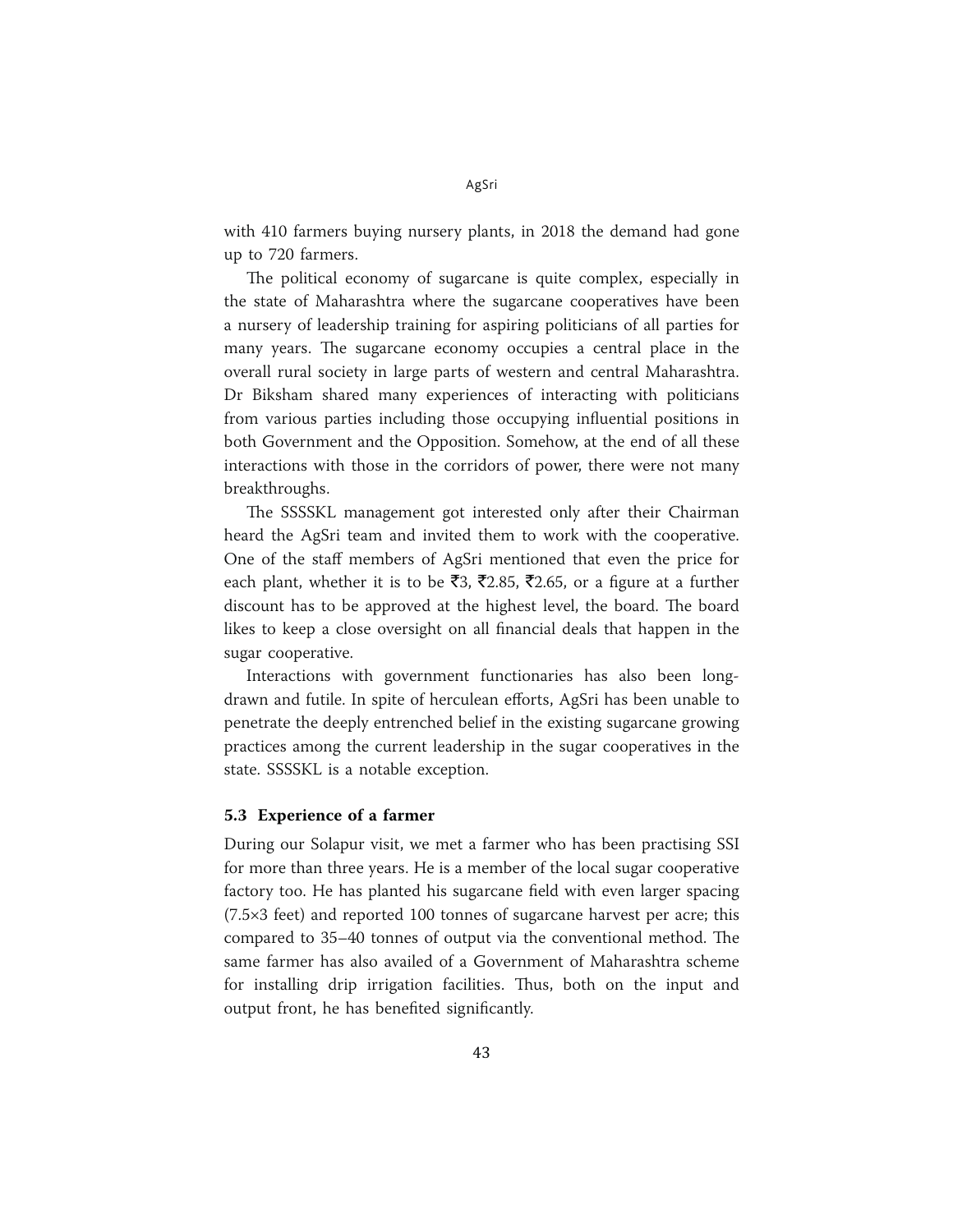#### **6. Challenges to Scaling Up and Uptake of Technology**

*Table 5* shows growing number of farmers adopting SSI technology and willing to pay for the nursery-raised month-old plants. The growing adoption is reflected in the number of plants sold. The number of plants for each farmer would vary depending on the landholding of individual farmers and the land devoted to sugarcane cultivation by them.

| Year        | Number of nursery-<br>raised plants sold | <b>Locations</b>                                                                                                                         |
|-------------|------------------------------------------|------------------------------------------------------------------------------------------------------------------------------------------|
| $2015 - 16$ | 13.70 lakh                               | Solapur (8.74 lakh), Zaheerabad<br>(1.16 lakh) and Ahmednagar<br>$(3.8 \, \text{lakh})$                                                  |
| $2016 - 17$ | 62.28 lakh                               | Solapur (25.8 lakh), Mandrup<br>(6.61 lakh), Ahmednagar (23.42 lakh),<br>Zaheerabad (6.06 lakh)                                          |
| $2017 - 18$ | 58.67 lakh                               | Solapur (13.3 lakh), Mandrup<br>(11.01 lakh), Ahmednagar (13.00 lakh),<br>Zaheerabad (5.03 lakh) and Belgaum<br>$(16.30 \; \text{lakh})$ |

**Table 5: Farmers adopting SSI (2015–18)**

*Source*: AgSri records shared during researchers' visit

In spite of growth, the gap in performance reflected in sale of nursery plants as against potential uptake of the technology seems to be huge. Why is it that a larger number of farmers are not adopting SSI, if the technology is so beneficial to them?

Vijay Kumar of SSSSKL was candid:

Farmers had apprehensions and even fear whether a single bud that was planted would grow into a full stem. In addition, at the time of planting, they had to incur an outflow of at least  $\bar{\tau}10,000$ -12,000 per acre (assuming 1 acre requires 4,000 saplings, each costing between  $\overline{5}2.75$  to  $\overline{5}3$  per nursery-raised cane sapling). This outflow deterred many of them from pursuing SSI. Also our farmers have got so used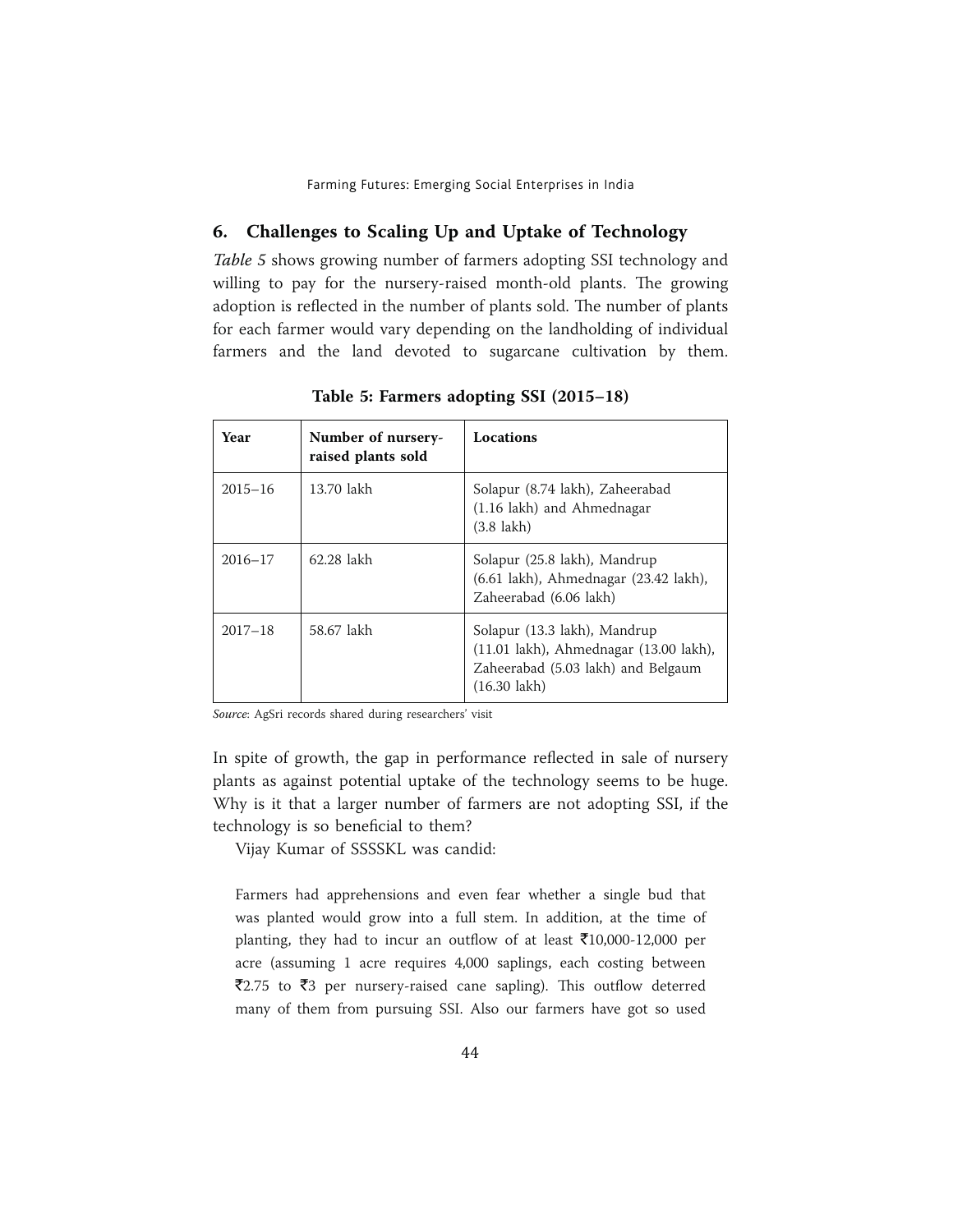to subsidy that even here, if the government gives a subsidy of  $\bar{z}1$  per plant, farmers will switch from conventional to the nursery plants. I will share one more example. Besides SSI, we began another initiative called sustainable farming. Each member farmer had to enrol by paying a fee of  $\bar{\mathfrak{Z}}2,000$  for a year. The farmer would benefit from doorstep advisory service every month. Our staff of the sugar cooperative would be providing advisory services each month. Out of 25,000 of our cooperative, only 128 farmers enrolled to avail this service. They perceived this even (nominal) fee of  $\bar{\mathfrak{Z}}2,000$  high!

#### **6.1 Finance as a constraining factor**

Dinesh Kar, who was Head of Operations at AgSri during our field trip in 2018, shared experiences of interacting with a leading financial institution. AgSri is struggling to get a working capital loan of  $\bar{\mathfrak{z}}$ 3–3.5 crore. Close to two years have been invested in meeting officers at different levels of this organization without any resultant money flow happening! All kinds of documents have been requested by them at different points in time from different officers at different hierarchies. 'Actually we have to prove that we don't need money', quipped Dinesh with frustration. When we visited the AgSri office in Hyderabad, he was busy compiling documents that this financial institution had asked for. The checklist of documents ran into some 19 different statements including personal guarantees to be signed by the key promoters. The irony of the entire story was that the department was a 'special window' opened for institutions serving farmers! Dr Biksham explained:

There is no dedicated window for us seeking investments. Impact investors have unreasonable expectations on the rate of returns. We are just about reaching break-even levels after incurring losses in the first few years. No impact investor will consider our case, given our current balance sheet. I don't charge my salaries to the enterprise because I know it can't afford that. But I am not starving! Thanks to my earlier career and some savings, I can pay salaries to my staff on first of every month.

AgSri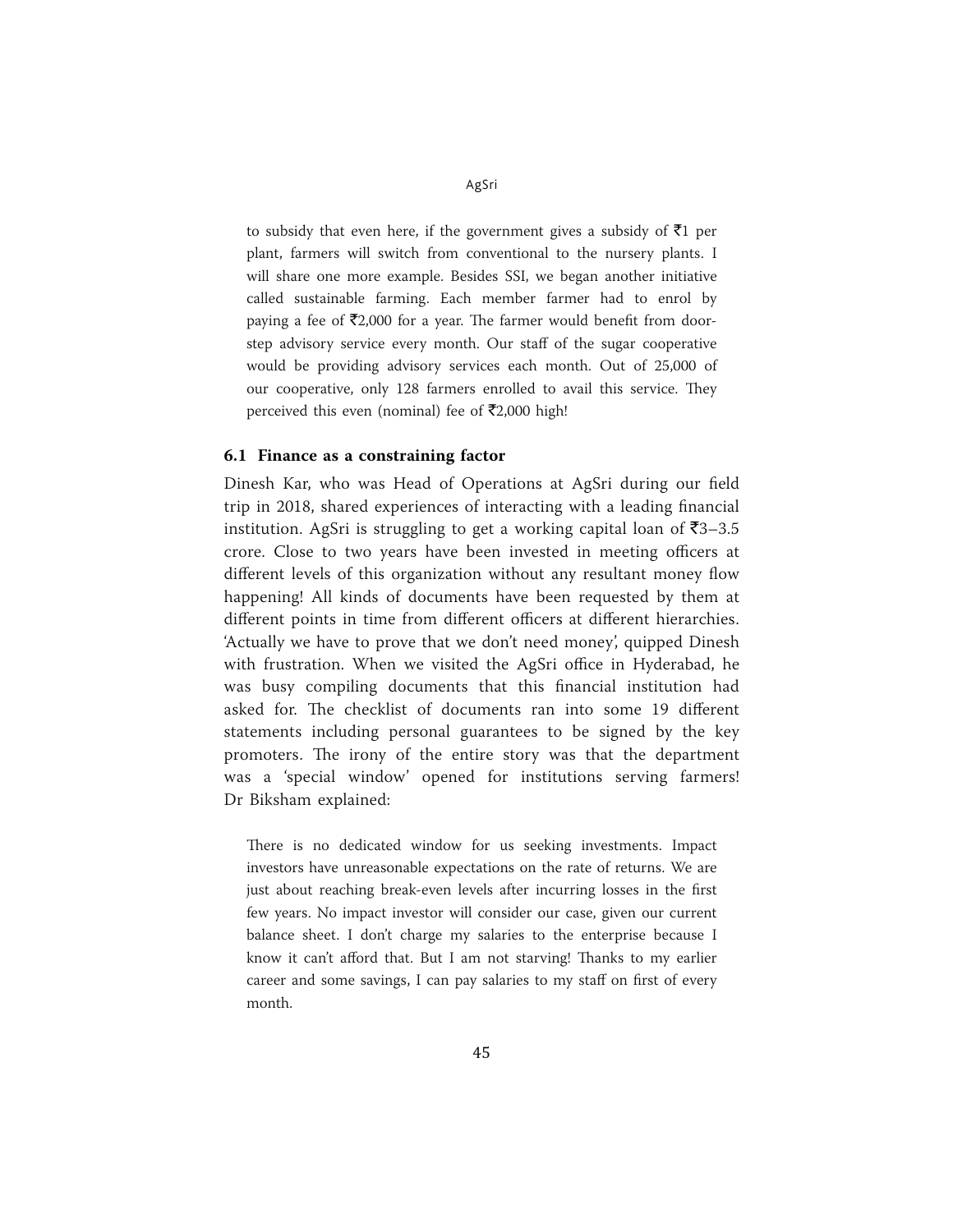The bulk of the capital requirement is for both capital expenditure as also working capital. Capital expenditure is needed to construct the nursery shed over land, either given on long-term lease by the sugar cooperative or taken on rent by AgSri. The shed construction, investments in plastic trays, etc., are the working capital items. In addition to this, working capital is needed to prepare plants till they grow for a month. Expenses on labour, packing, and transportation are part of the costs. Payment from the customers materializes only after a 45-day credit gap at the end of the delivery of the plants. Thus AgSri, at any point in time, to continue its existing operations needs at least  $\bar{z}$ 30–50 lakh as working capital. It is struggling to raise both; so vital for the growth of its business.

Dr Biksham mentioned that in order to tap the huge unmet demand, he would need to appoint dedicated marketing executives. AgSri is not worried about a competitor copying the technology. In fact the entire protocol of SSI is available on the internet including the AgSri website. Farmers and those who want to practice SSI find it cumbersome and are accustomed to the age-old practice of flooding sugarcane fields. Some farmers attempt to raise nursery plants for their own farms but to produce nursery plants in big numbers is quite laborious and hence not many venture into that field. Besides, if a plant is there on the shelf at a cost of  $\bar{\mathcal{F}}2.50-3$ , farmers prefer to buy it readymade, similar to a fertilizer sold in a packet rather than going for an organic bio-fertilizer to be made by them.

Dr Biksham traced the way finance was generated for the business. As one who has invested a lot of his personal time and finances, he said:

I realize how hard and tough it is to run a small-scale enterprise. Our business needs at least 10 to 15 more staff for marketing efforts. We need infusion of debt in the company. Our production processes need to be expanded and for that, one needs capital expenses that can come only through a debt or grant fund. There is huge potential to expand our operations.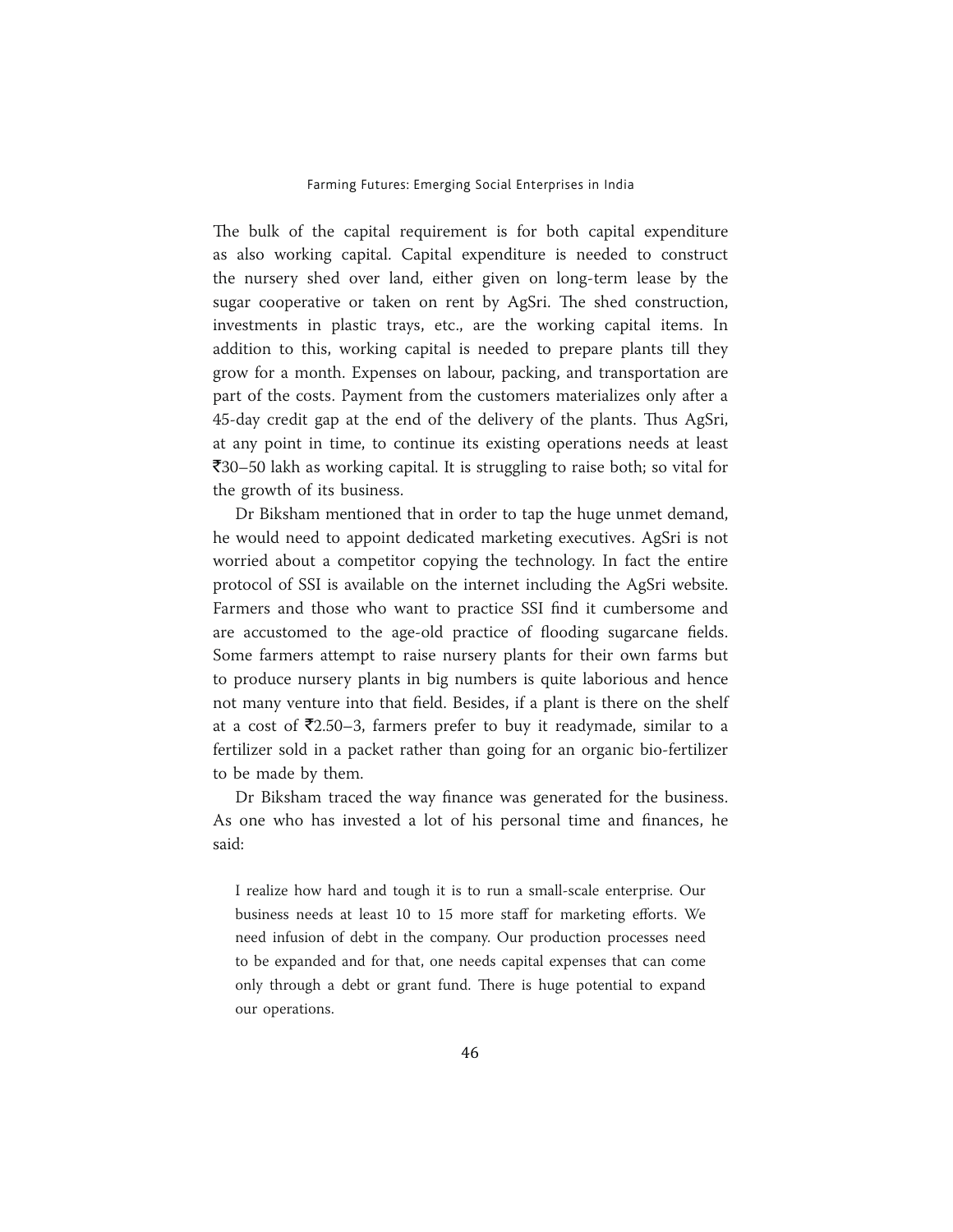#### **7. International Recognition**

#### **7.1 An award from the Millennium Alliance**

AgSri is one of the first projects to receive Water Benefit Certificate (WBC) under the Water Benefit Standard. It received the Millennium Alliance Award in 2014 for the SSI work (Water Benefit Partners 2014). The Millennium Alliance is an organization that promotes sustainable development and innovation in India. Partners include the Federation of Indian Chambers of Commerce and Industry (FICCI), the Technology Development Board (Department of Science and Technology, Government of India), United States Agency for International Development (USAID), UK's Department for International Development (DFID), ICCO Cooperation, ICICI Foundation for Inclusive Growth and the Wadhwani Initiative for Sustainable Health (WISH). The award has been given to nearly 20 organizations throughout India and abroad.

#### **7.2 Eminent advisors and investors**

AgSri has an advisory board that consists of reputed scientists. Dr Norman Thomas Uphoff, a professor emeritus of Government and International Agriculture at Cornell University, USA and Dr Amir Kassam, the moderator of the FAO-hosted Global Platform for Conservation Agriculture Community of Practice (CA-CoP) and a Visiting Professor in the School of Agriculture, Policy and Development, University of Reading, UK are on AgSri's advisory board. Dr Ashok Khosla, who founded Development Alternatives Group, headquartered in New Delhi, was also a member of the board.

#### **7.3 Investor speak**

While Biksham pooled his personal savings and award money to start AgSri operations, he also had support of Vikram Akula, the well-known banker and microfinance professional. We had an opportunity to meet Akula who has been one of the first investors in AgSri. His observations as an investor but also as a well-wisher are important to understand the dynamics between an investor and an early stage social entrepreneur.

AgSri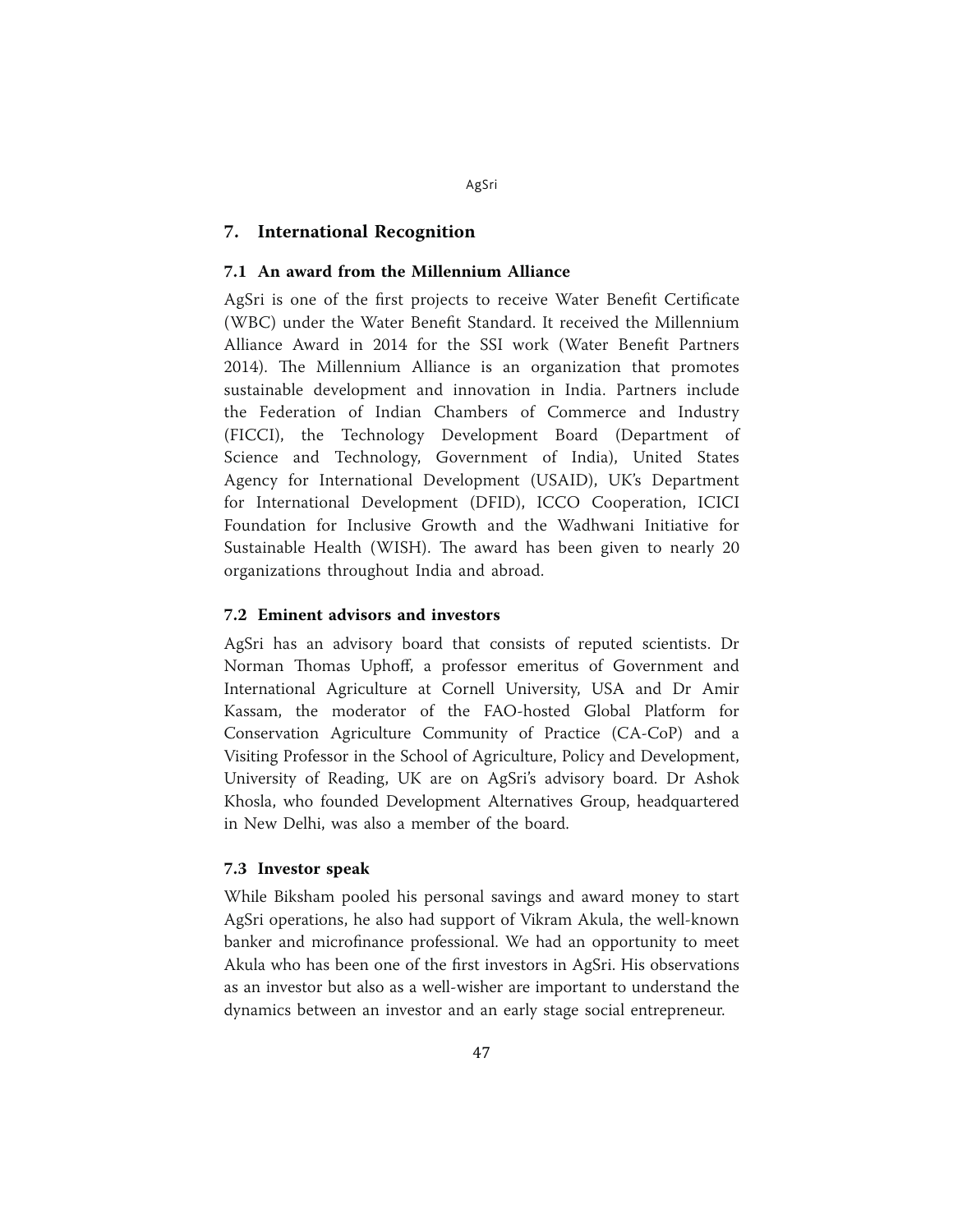I have known Dr Biksham since 1990. When I first came to India and worked with the Deccan Development Society, he was my supervisor. He also became my guide and mentor. I have learned many things from him, especially my 'field skills'. He has excellent 'field skills'. He has the ability to understand communities through empathetic listening and through dialogue. After I left the Deccan Development Society, I continued interacting with him while pursuing my own work in microfinance. Around 2010–11, when I left the microfinance institution (MFI)–NBFC that I had established, Dr Biksham was working in ICRISAT. He shared the idea of SSI with me. I found it brilliant. My feedback to him was that if the economics (of SSI and its potential benefits) are correct, and the idea creates value for farmers, start a company. I also offered to provide an angel investment for such a start-up.

In AgSri, we have demonstrated with what I call version 1.0 technology in terms of protocol, field-based operations or package of practices. We soon will be ready with version 2.0. We were approached by a leading investment fund who wanted to invest in us but also wanted us to patent the technology. Dr Biksham said 'no' to this idea. I agreed with him. If the promoter of the idea is not comfortable with the investing partner, better avoid such an investor and investments. Essentially, ours is a sort of open source technology, known to the farming community for many years with lot of innovations and improvisations taking place at each farmer level.

#### **8. Musings of a Researcher and Scientist Turned Entrepreneur**

We had long conversations with Dr Biksham during our visit to AgSri in Hyderabad. He shared anecdotes of working with the government and policy makers, whom he had met to convince them about SSI and AgSri's work. He found that most of them had scanty knowledge of the sugarcane economy and the innovation that he was propagating. Displaying utter arrogance they dismissed his claims without even hearing out the details or try to understand the potential transformation that SSI could usher in for the economy of the state – the positive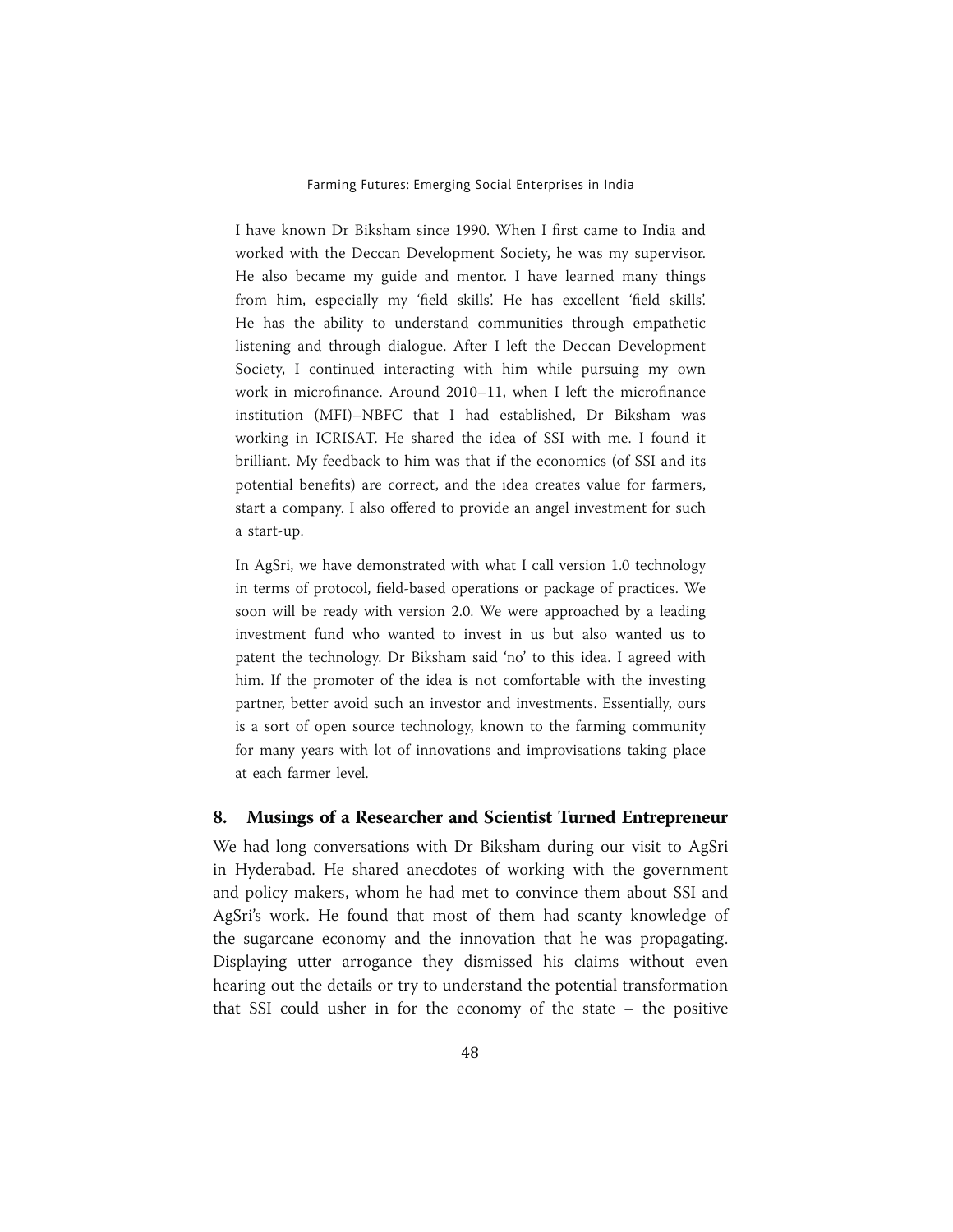impacts of judicious use of water and thereby on the environment and well-being of the stakeholders.

Dr Biksham shared his thoughts on social enterprises and its operating philosophy:

There is nothing like a social enterprise. It is a misnomer. Every corporate has a NGO now (for CSR, that is Corporate Social Responsibility, purposes) and every NGO has a company (operating some business activity)! The moment you are registered as a company, your primary responsibility is to take care of the interests of your shareholders. Why does one need to shoulder the extra burden of being a 'social' enterprise? There is nothing wrong in making a profit, paying taxes as per laws of the land. Somehow there is a notion of a bad guy making money.

Every business is supposed to be serving a need. Your product or service or offering has to be paid by somebody, be it a customer if you are a business. If you are a charity, someone (a donor writing a cheque for you) else is picking that cost. Earning money brings in accountability to everybody be it a customer if you are a business. There is no need to stand up on high moral pedestal of calling oneself as a social enterprise and claiming to shoulder the responsibility of saving the world! There is clarity in a profit seeking enterprise unlike glib talk and hanky-panky operations of a NGO.

#### **9. Future of AgSri**

On asking about the future of AgSri, Dr Biksham was forthcoming:

I am a scientist and continue to be so. We are at a take-off stage and need investments from those who believe in sustainable agriculture, which benefits farmers but at the same time benefits the ecosystem. SSI is also climate friendly from both adaptation and mitigation side. We need long-term debt/capital to manage our growth. We are the first sugarcane seed company in the world and I do hope we will find suitable investors. I am also willing to take the help of investors in shaping the company towards more business oriented. I am trying